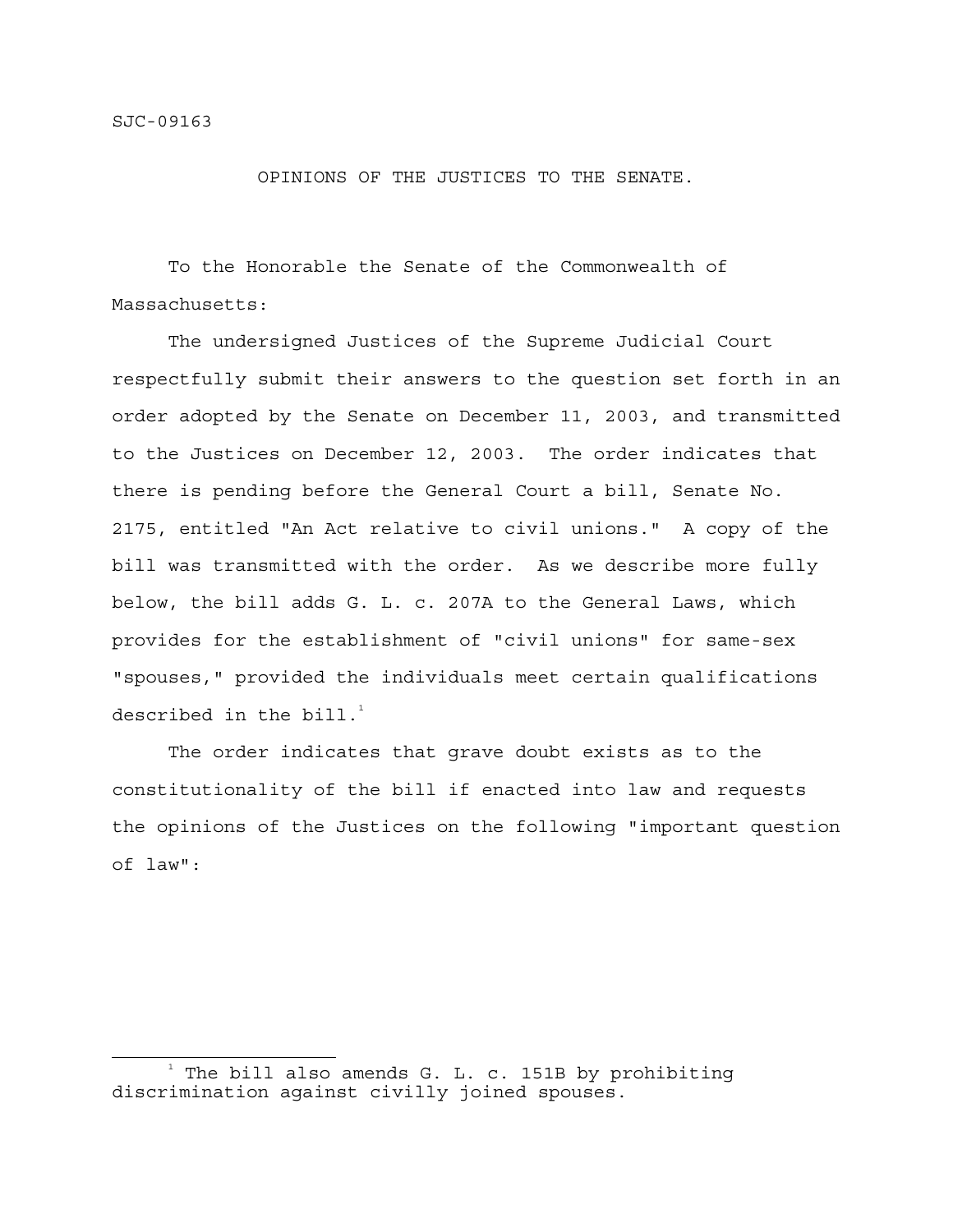<span id="page-1-0"></span>"Does Senate, No. 2175, which prohibits same-sex couples from entering into marriage but allows them to form civil unions with all 'benefits, protections, rights and responsibilities' of marriage, comply with the equal protection and due process requirements of the Constitution of the Commonwealth and articles 1, 6, 7, 10, 12 and 16 of the Declaration of Rights?"<sup>2</sup>

 $^{\text{2}}$  Article 1 of the Massachusetts Declaration of Rights, as amended by art. 106 of the Amendments to the Massachusetts Constitution, provides: "All people are born free and equal and have certain natural, essential and unalienable rights; among which may be reckoned the right of enjoying and defending their lives and liberties; that of acquiring, possessing and protecting property; in fine, that of seeking and obtaining their safety and happiness. Equality under the law shall not be denied or abridged because of sex, race, color, creed or national origin."

Article 6 of the Massachusetts Declaration of Rights provides: "No . . . men, have any other title to obtain

i<br>L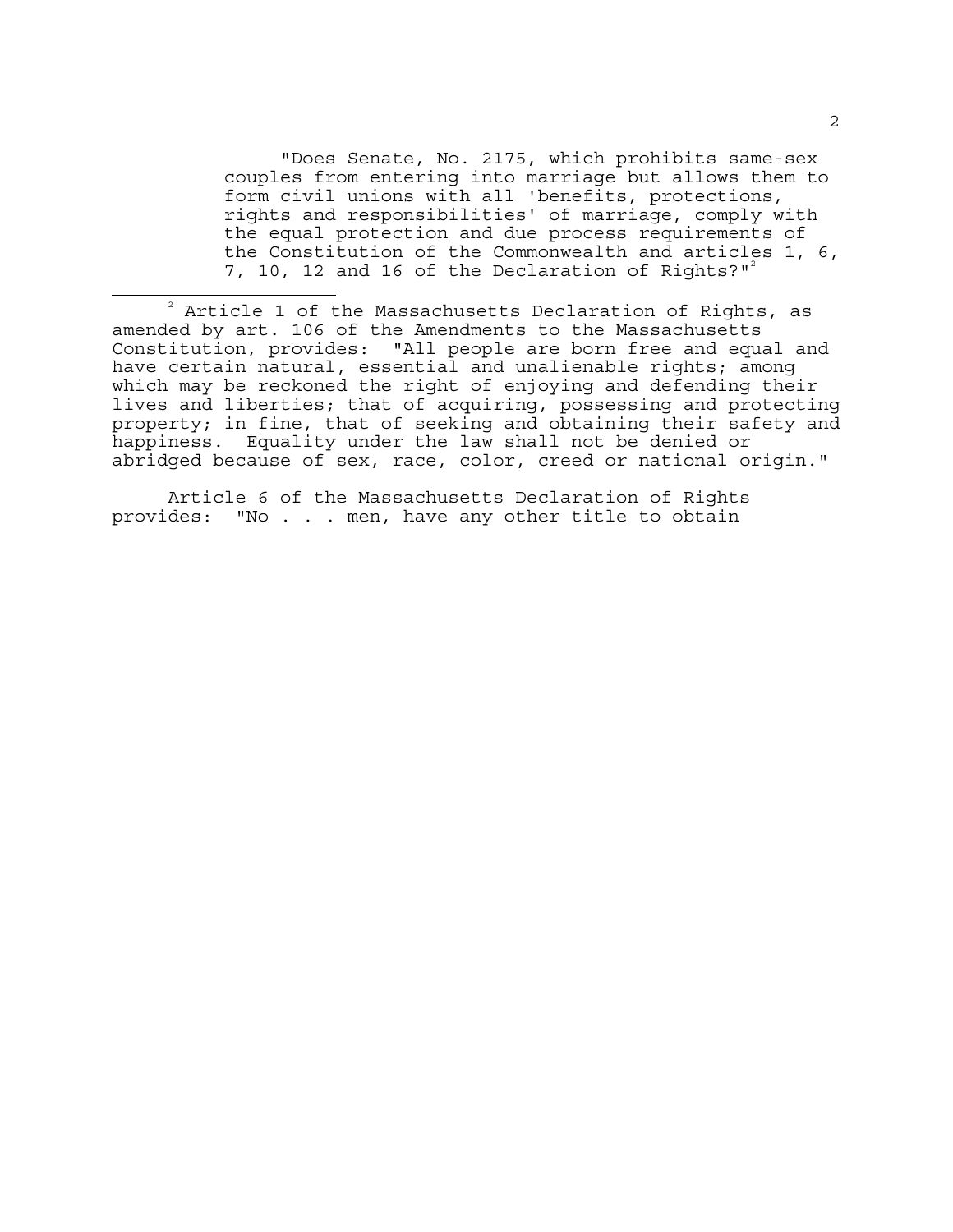advantages, or particular and exclusive privileges, distinct from those of the community, than what arises from the consideration of services rendered to the public . . . ."

i<br>L

Article 7 of the Massachusetts Declaration of Rights provides, in relevant part: "Government is instituted for the common good; for the protection, safety, prosperity, and happiness of the people; and not for the profit, honor, or private interest of any one man, family or class of men . . . ."

Article 10 of the Massachusetts Declaration of Rights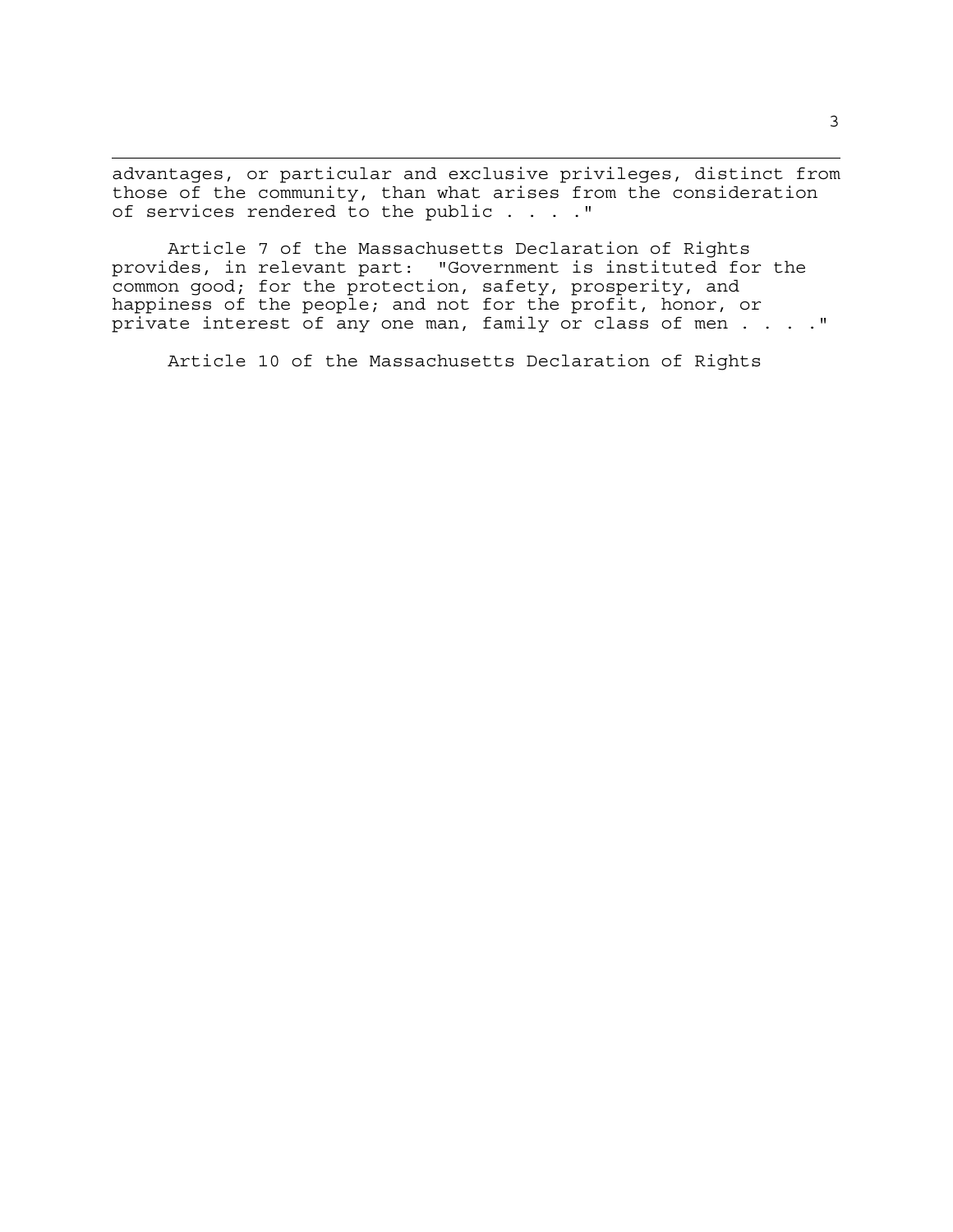Under Part II, c. 3, art. 2, of the Constitution of the Commonwealth, as amended by art. 85 of the Amendments, "[e]ach branch of the legislature, as well as the governor or the council, shall have authority to require the opinions of the justices of the supreme judicial court, upon important questions of law, and upon solemn occasions." "[A] solemn occasion exists 'when the Governor or either branch of the Legislature, having some action in view, has serious doubts as to their power and authority to take such action, under the Constitution, or under existing statutes.'" Answer of the Justices, 364 Mass. 838, 844 (1973), quoting Answer of the Justices, 148 Mass. 623, 626 (1889). The pending bill involves an important question of law

provides, in relevant part: "Each individual of the society has a right to be protected by it in the enjoyment of his life, liberty and property, according to standing laws. . . ."

ı

Because our determination does not turn on art. 12 or art. 16, we do not recite them here. See Goodridge v. Department of Pub. Health, ante 309, 316 n.8 (2003) (Goodridge).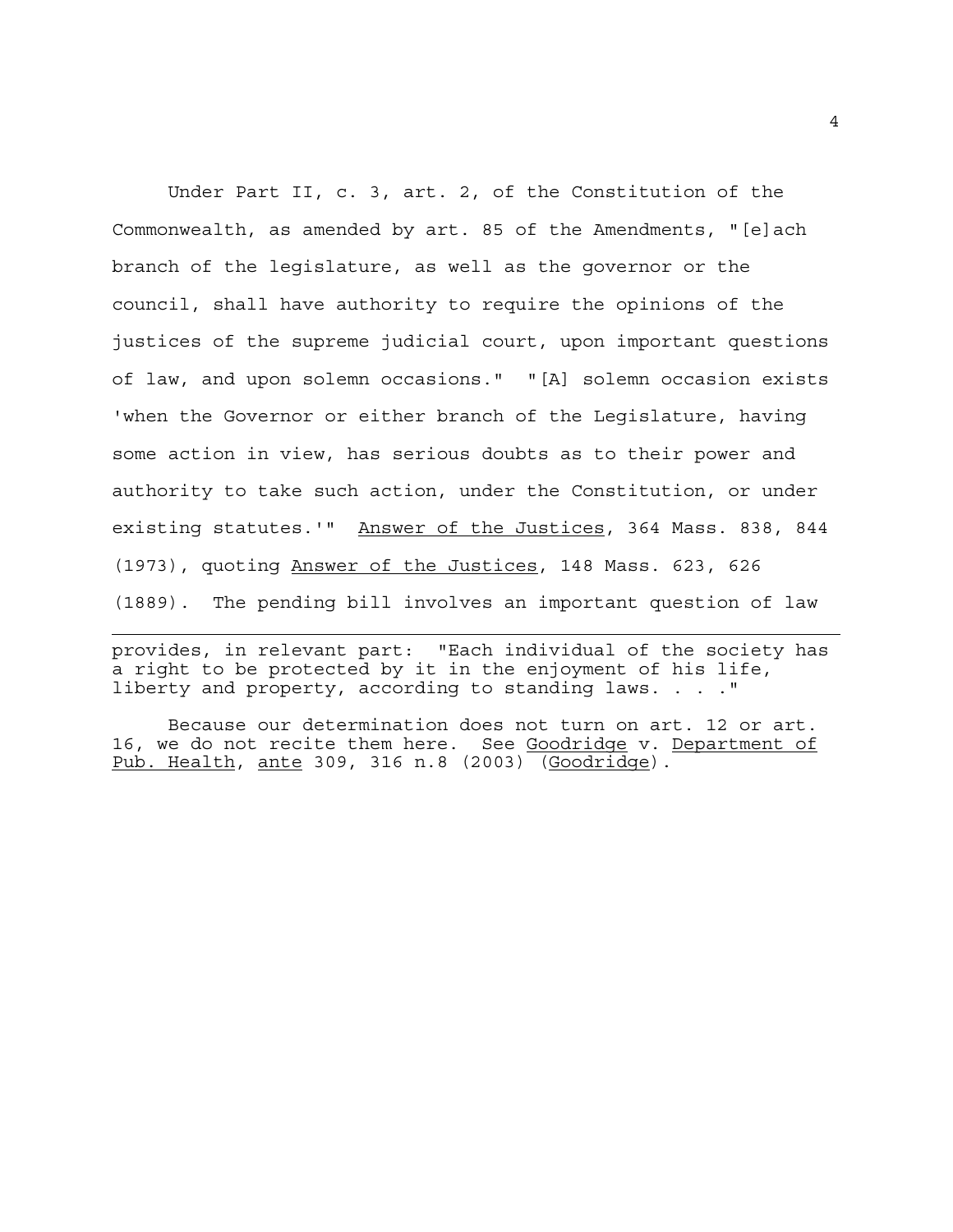and the Senate has indicated "grave doubt" as to its constitutionality. We therefore address the question. See Opinion of the Justices, 430 Mass. 1205, 1207 (2000).

1. Background of the proposed legislation. In Goodridge v. Department of Pub. Health, ante 309 (2003) (Goodridge), the court considered the constitutional question "[w]hether the Commonwealth may use its formidable regulatory authority to bar same-sex couples from civil marriage . . . . " Id. at 312-313. The court concluded that it may not do so, determining that the Commonwealth had failed to articulate a rational basis for denying civil marriage to same-sex couples. The court stated that the Massachusetts Constitution "affirms the dignity and equality of all individuals" and "forbids the creation of secondclass citizens."  $\underline{Id}$ . at 312. The court concluded that in "[l]imiting the protections, benefits, and obligations of civil marriage to opposite-sex couples," G. L. c. 207, the marriage licensing law, "violates the basic premises of individual liberty and equality under law protected by the Massachusetts Constitution." Goodridge at 342.

In so concluding, the court enumerated some of the concrete tangible benefits that flow from civil marriage, including, but not limited to, rights in property, probate, tax, and evidence law that are conferred on married couples. Id. at 322-325. The court also noted that "intangible benefits flow from marriage," id. at 322, intangibles that are important components of marriage as a "civil right."  $Id.$  at 325. The court stated that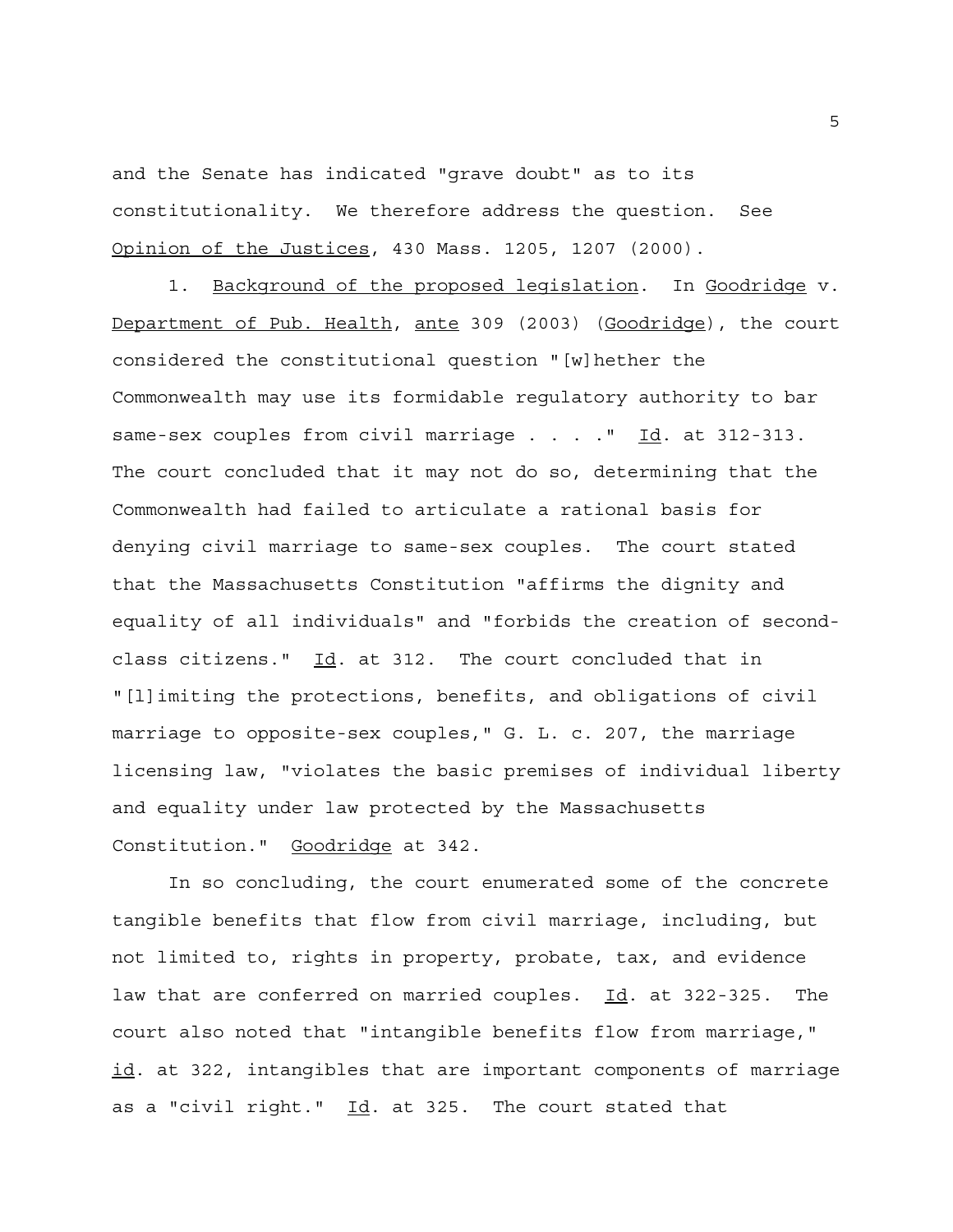"[m]arriage also bestows enormous private and social advantages on those who choose to marry . . . [and] is at once a deeply personal commitment to another human being and a highly public celebration of the ideals of mutuality, companionship, intimacy, fidelity, and family."  $\underline{Id}$ . at 322. "Because it fulfils yearnings for security, safe haven, and connection that express our common humanity, civil marriage is an esteemed institution, and the decision whether and whom to marry is among life's momentous acts of self-definition." Id. Therefore, without the right to choose to marry, same-sex couples are not only denied full protection of the laws, but are "excluded from the full range of human experience." Id. at 326.

The court stated that the denial of civil marital status "works a deep and scarring hardship on a very real segment of the community for no rational reason."  $\underline{Id}$ . at 341. These omnipresent hardships include, but are by no means limited to, the absence of predictable rules of child support and property division, and even uncertainty concerning whether one will be allowed to visit one's sick child or one's partner in a hospital. See, e.g., id. at 315 n.6, 335. See also id. at 348 (Greaney, J., concurring) ("The continued maintenance of this caste-like system is irreconcilable with, indeed, totally repugnant to, the State's strong interest in the welfare of all children and its primary focus . . . on 'the best interests of the child'"). All of these stem from the status of same-sex couples and their children as "outliers to the marriage laws."  $\underline{Id}$ . at 335.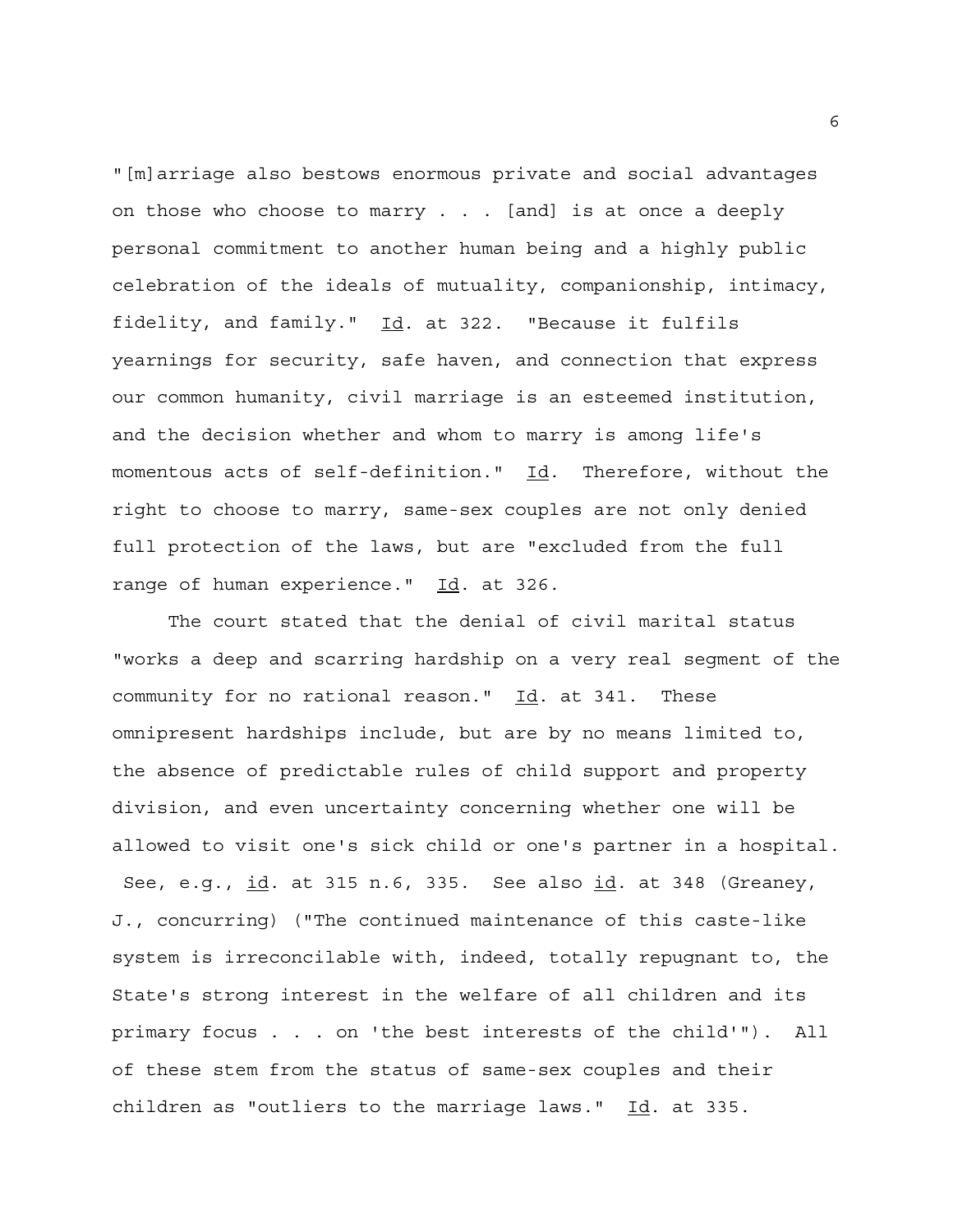After reviewing the marriage ban under the deferential rational basis standard, the court concluded that the Department of Public Health "failed to identify any relevant characteristic that would justify shutting the door to civil marriage to a person who wishes to marry someone of the same sex."  $\underline{Id}$ . at 341.

The Goodridge decision by the court made no reference to the concept of "civil unions," nor did the separate concurring opinion of Justice Greaney. Rather, it was the lawfulness under the Massachusetts Constitution of the bar to civil marriage itself, "a vital social institution," id. at 313, that the court was asked to decide. The court decided the question after extensively reviewing the government's justifications for the marriage ban.

In response to the plaintiffs' specific request for relief, the court preserved the marriage licensing statute, but refined the common-law definition of civil marriage to mean "the voluntary union of two persons as spouses, to the exclusion of all others."  $Id.$  at 343. The entry of judgment was stayed "for 180 days to permit the Legislature to take such action as it may deem appropriate."  $Id.$  at 344. The purpose of the stay was to afford the Legislature an opportunity to conform the existing statutes to the provisions of the Goodridge decision.

2. Provisions of the bill. The order of the Senate plainly reflects that Senate No. 2175 is proposed action in response to the Goodridge opinion. The bill states that the "purpose" of the act is to provide "eligible same-sex couples the opportunity to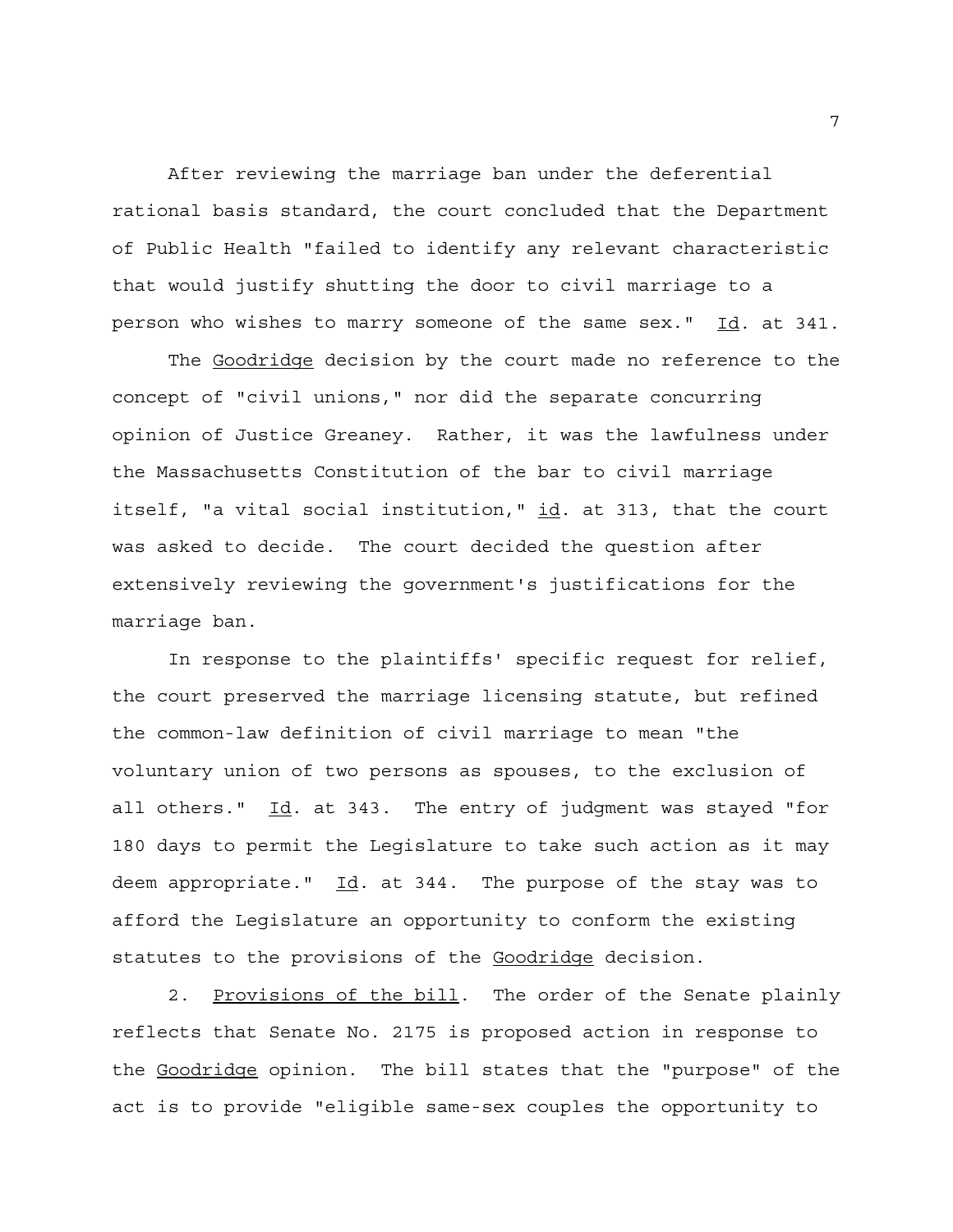obtain the benefits, protections, rights and responsibilities afforded to opposite sex couples by the marriage laws of the commonwealth, without entering into a marriage," declares that it is the "public policy" of the Commonwealth that "spouses in a civil union" "shall have all the benefits, protections, rights and responsibilities afforded by the marriage laws," Senate No. 2175, § 2, and recites "that the Commonwealth's laws should be revised to give same-sex couples the opportunity to obtain the legal protections, benefits, rights and responsibilities associated with civil marriage, while preserving the traditional, historic nature and meaning of the institution of civil marriage." Id. at § 1. To that end, the bill proposes G. L. c. 207A, which establishes the institution of "civil union," eligibility for which is limited to "[t]wo persons . . . [who] are of the same sex . . . . "

The proposed law states that "spouses" in a civil union shall be "joined in it with a legal status equivalent to marriage." Senate No. 2175, § 5. The bill expressly maintains that "marriage" is reserved exclusively for opposite-sex couples by providing that "[p]ersons eligible to form a civil union with each other under this chapter shall not be eligible to enter into a marriage with each other under chapter 207." Id. Notwithstanding, the proposed law purports to make the institution of a "civil union" parallel to the institution of civil "marriage." For example, the bill provides that "spouses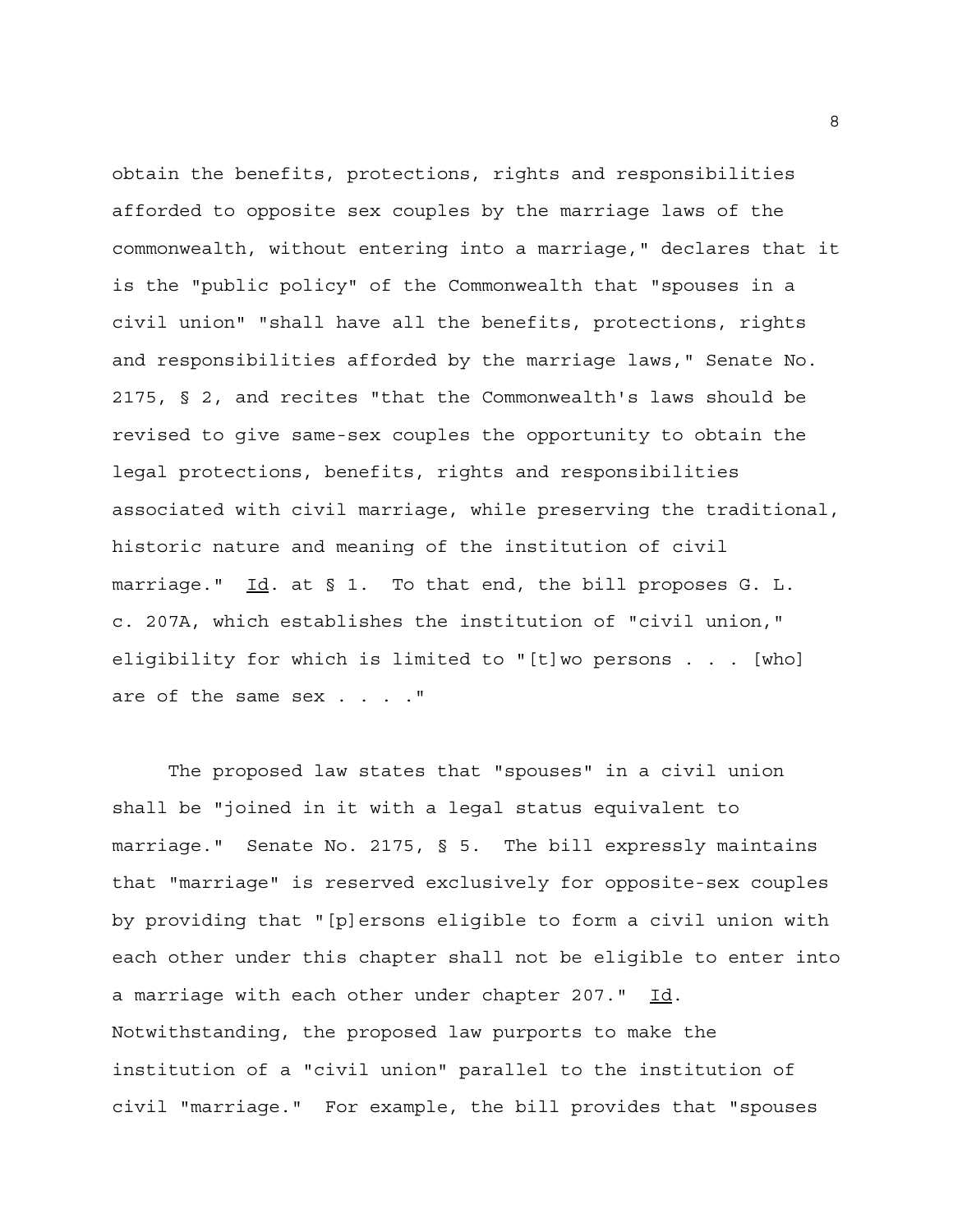in a civil union shall have all the same benefits, protections, rights and responsibilities under law as are granted to spouses in a marriage." In addition, terms that denote spousal relationships, such as "husband," "wife," "family," and "next of kin," are to be interpreted to include spouses in a civil union "as those terms are used in any law."  $Id$ . The bill goes on to enumerate a nonexclusive list of the legal benefits that will adhere to spouses in a civil union, including property rights, joint State income tax filing, evidentiary rights, rights to veteran benefits and group insurance, and the right to the issuance of a "civil union" license, identical to a marriage license under G. L. c. 207, "as if a civil union was a marriage."

3. Analysis. As we stated above, in Goodridge the court was asked to consider the constitutional question "whether the Commonwealth may use its formidable regulatory authority to bar same-sex couples from civil marriage." The court has answered the question. We have now been asked to render an advisory opinion on Senate No. 2175, which creates a new legal status, "civil union," that is purportedly equal to "marriage," yet separate from it. The constitutional difficulty of the proposed civil union bill is evident in its stated purpose to "preserv[e] the traditional, historic nature and meaning of the institution of civil marriage." Senate No. 2175, § 1. Preserving the institution of civil marriage is of course a legislative priority of the highest order, and one to which the Justices accord the General Court the greatest deference. We recognize the efforts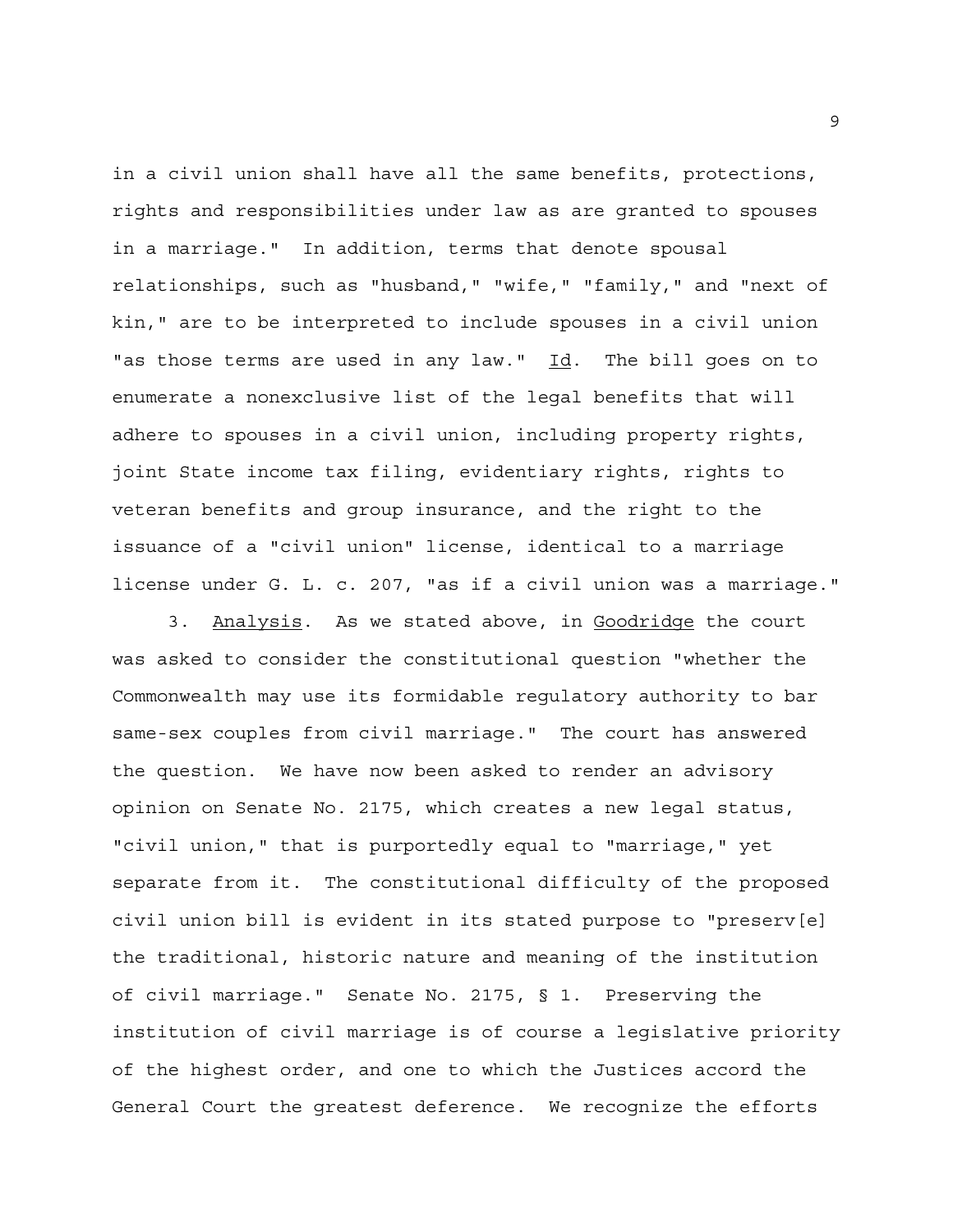of the Senate to draft a bill in conformity with the Goodridge opinion. Yet the bill, as we read it, does nothing to "preserve" the civil marriage law, only its constitutional infirmity. This is not a matter of social policy but of constitutional interpretation. As the court concluded in Goodridge, the traditional, historic nature and meaning of civil marriage in Massachusetts is as a wholly secular and dynamic legal institution, the governmental aim of which is to encourage stable adult relationships for the good of the individual and of the community, especially its children. The very nature and purpose of civil marriage, the court concluded, renders unconstitutional any attempt to ban all same-sex couples, as same-sex couples, from entering into civil marriage.

The same defects of rationality evident in the marriage ban considered in Goodridge are evident in, if not exaggerated by, Senate No. 2175. Segregating same-sex unions from opposite-sex unions cannot possibly be held rationally to advance or "preserve" what we stated in Goodridge were the Commonwealth's legitimate interests in procreation, child rearing, and the conservation of resources. See Goodridge, supra at 341. Because the proposed law by its express terms forbids same-sex couples entry into civil marriage, it continues to relegate same-sex couples to a different status. The holding in Goodridge, by which we are bound, is that group classifications based on unsupportable distinctions, such as that embodied in the proposed bill, are invalid under the Massachusetts Constitution. The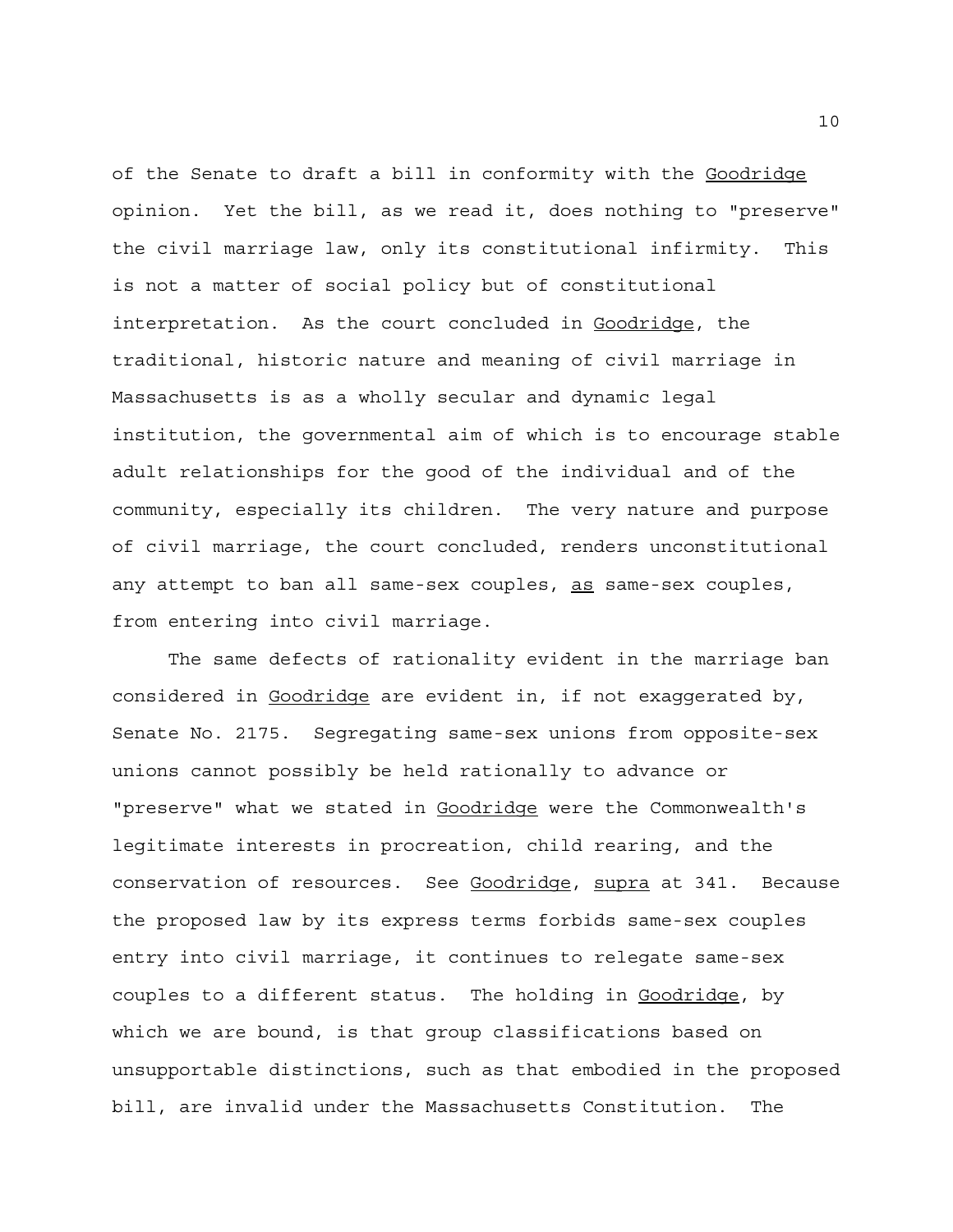<span id="page-10-0"></span>history of our nation has demonstrated that separate is seldom, if ever, equal. $3$ 

i<br>L

3 The separate opinion of Justice Sosman (separate opinion) correctly notes that this court has not recognized sexual orientation as a suspect classification. It does so by referring to Brown v. Board of Educ., 347 U.S. 483 (1954), and stating that that case "involved a classification . . . that is expressly prohibited by our Constitution." Post at n.6. The Brown case was decided under the Federal Constitution and made no reference to "suspect classifications." It held that "separate but equal" segregation in the context of public schools violated "the equal protection of the laws guaranteed by the Fourteenth Amendment" to the United States Constitution. Brown v. Board of Educ., supra at 495. The Fourteenth Amendment does not expressly prohibit discrimination against any particular class of persons, racial, religious, sexual, or otherwise, but instead elegantly decries the denial of equal protection of the laws "to any person" within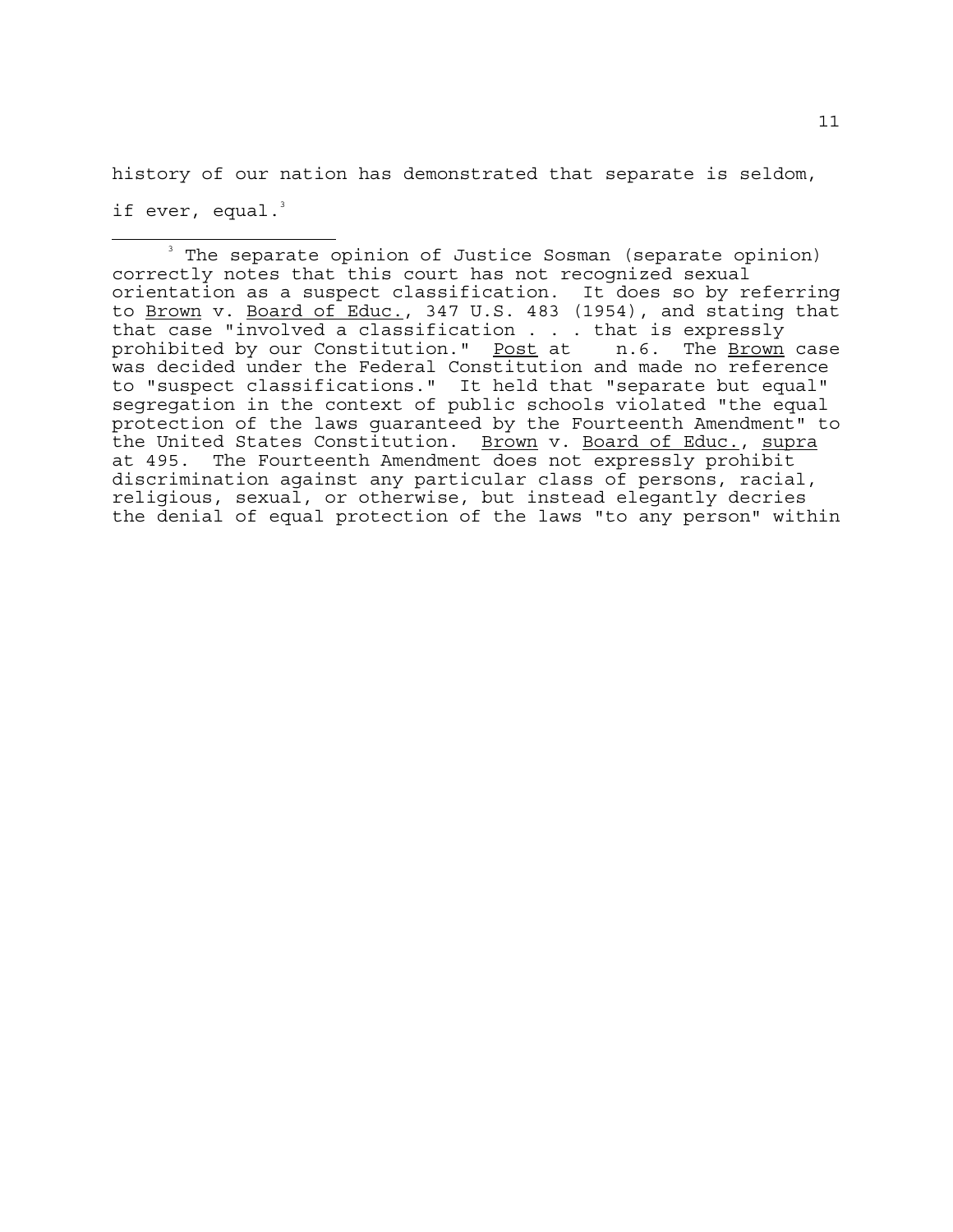the jurisdiction of the United States. Similarly, our decision in Goodridge did not depend on reading a particular suspect class into the Massachusetts Constitution, but on the equally elegant and universal pronouncements of that document. See note 2, supra.

ı

In any event, we fail to understand why the separate opinion chastises us for adopting the constitutional test (rational basis) that is more likely to permit the legislation at issue. We did not apply a strict scrutiny standard in Goodridge. Under the even more lenient rational basis test, nothing presented to us as a justification for the existing distinction was in any way rationally related to the objectives of the marriage laws. Now, we answer that this proposed legislation fails to provide a rational basis for the different nomenclature.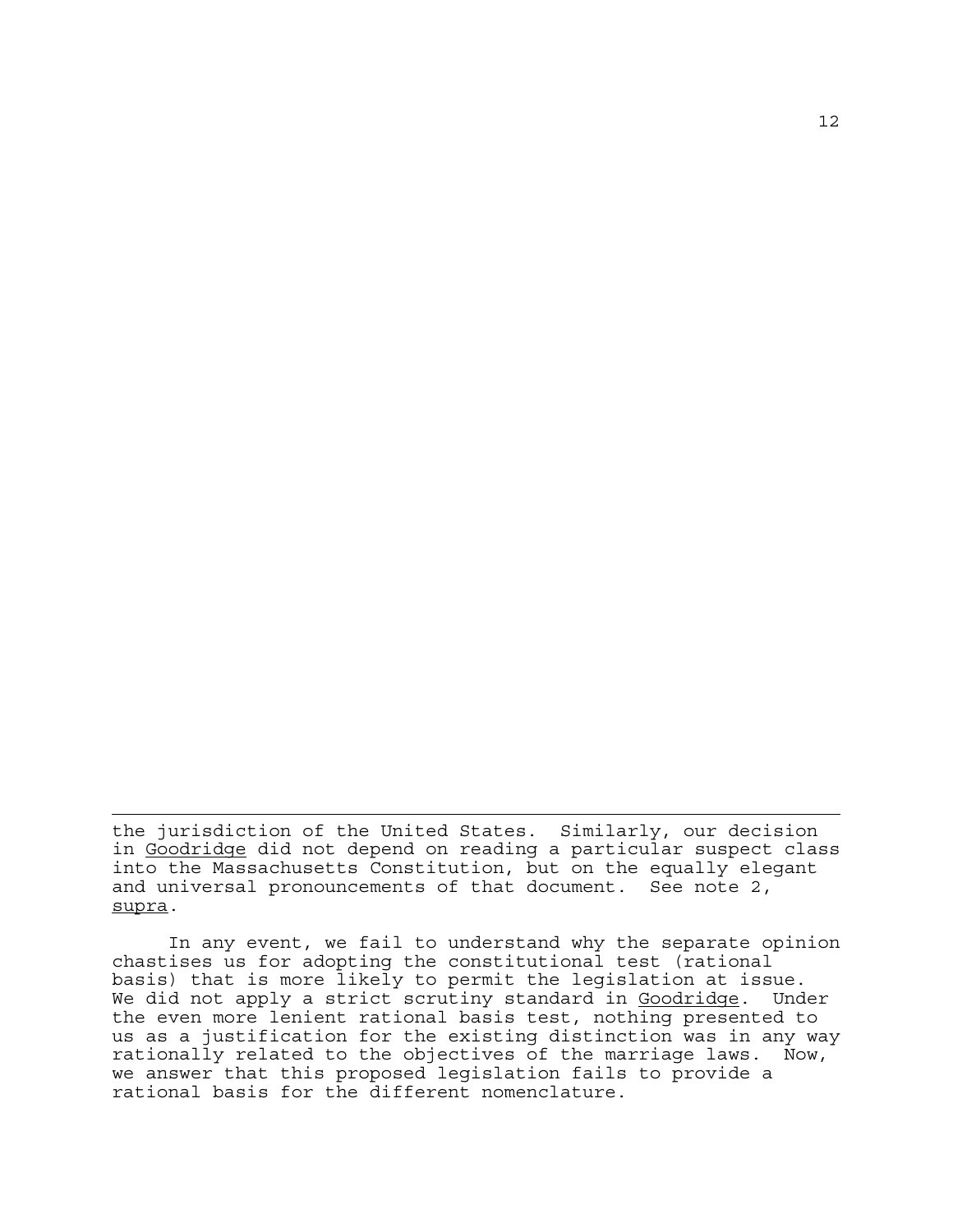In Goodridge, the court acknowledged, as we do here, that "[m]any people hold deep-seated religious, moral, and ethical convictions that marriage should be limited to the union of one man and one woman, and that homosexual conduct is immoral. Many hold equally strong religious, moral, and ethical convictions that same-sex couples are entitled to be married, and that homosexual persons should be treated no differently than their heterosexual neighbors." Id. at 312. The court stated then, and we reaffirm, that the State may not interfere with these convictions, or with the decision of any religion to refuse to perform religious marriages of same-sex couples. Id. at 337-338 n.29. These matters of belief and conviction are properly outside the reach of judicial review or government interference. But neither may the government, under the guise of protecting "traditional" values, even if they be the traditional values of the majority, enshrine in law an invidious discrimination that our Constitution, "as a charter of governance for every person properly within its reach," forbids. Id. at 312.

The bill's absolute prohibition of the use of the word "marriage" by "spouses" who are the same sex is more than semantic. The dissimilitude between the terms "civil marriage" and "civil union" is not innocuous; it is a considered choice of language that reflects a demonstrable assigning of same-sex, largely homosexual, couples to second-class status. The denomination of this difference by the separate opinion of Justice Sosman (separate opinion) as merely a "squabble over the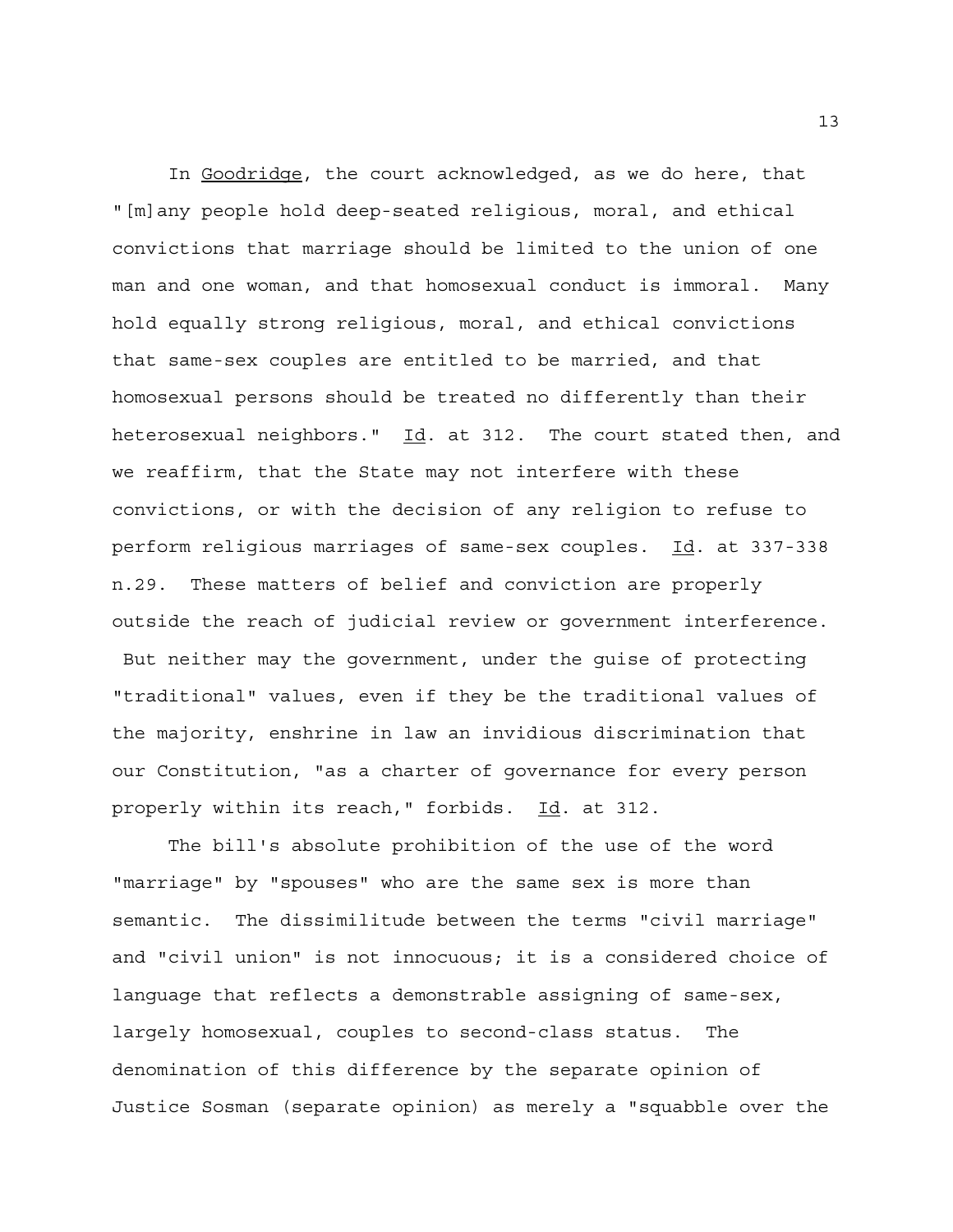name to be used" so clearly misses the point that further discussion appears to be useless.<sup>[4](#page-13-0)</sup> <u>Post</u> at . If, as the separate opinion posits, the proponents of the bill believe that no message is conveyed by eschewing the word "marriage" and replacing it with "civil union" for same-sex "spouses," we doubt that the attempt to circumvent the court's decision in Goodridge would be so purposeful. For no rational reason the marriage laws of the Commonwealth discriminate against a defined class; no amount of tinkering with language will eradicate that stain. The bill would have the effect of maintaining and fostering a stigma

<span id="page-13-0"></span> <sup>4</sup> <sup>4</sup> The separate opinion enlists Shakespeare in the cause of trying to convince us that words are unimportant. Post at n.1. But whatever may pertain to two teenagers in love does not disguise the importance of the choice of words employed by the government to discriminate between two groups of persons regulated in their conduct by the government. The separate opinion fails to appreciate that it is not the word "union" that incorporates a pejorative value judgment, but the distinction between the words "marriage" and "union." If, as the separate opinion suggests, the Legislature were to jettison the term "marriage" altogether, it might well be rational and permissible. Post at m.5. What is not permissible is to retain the word for some and not for others, with all the distinctions thereby engendered.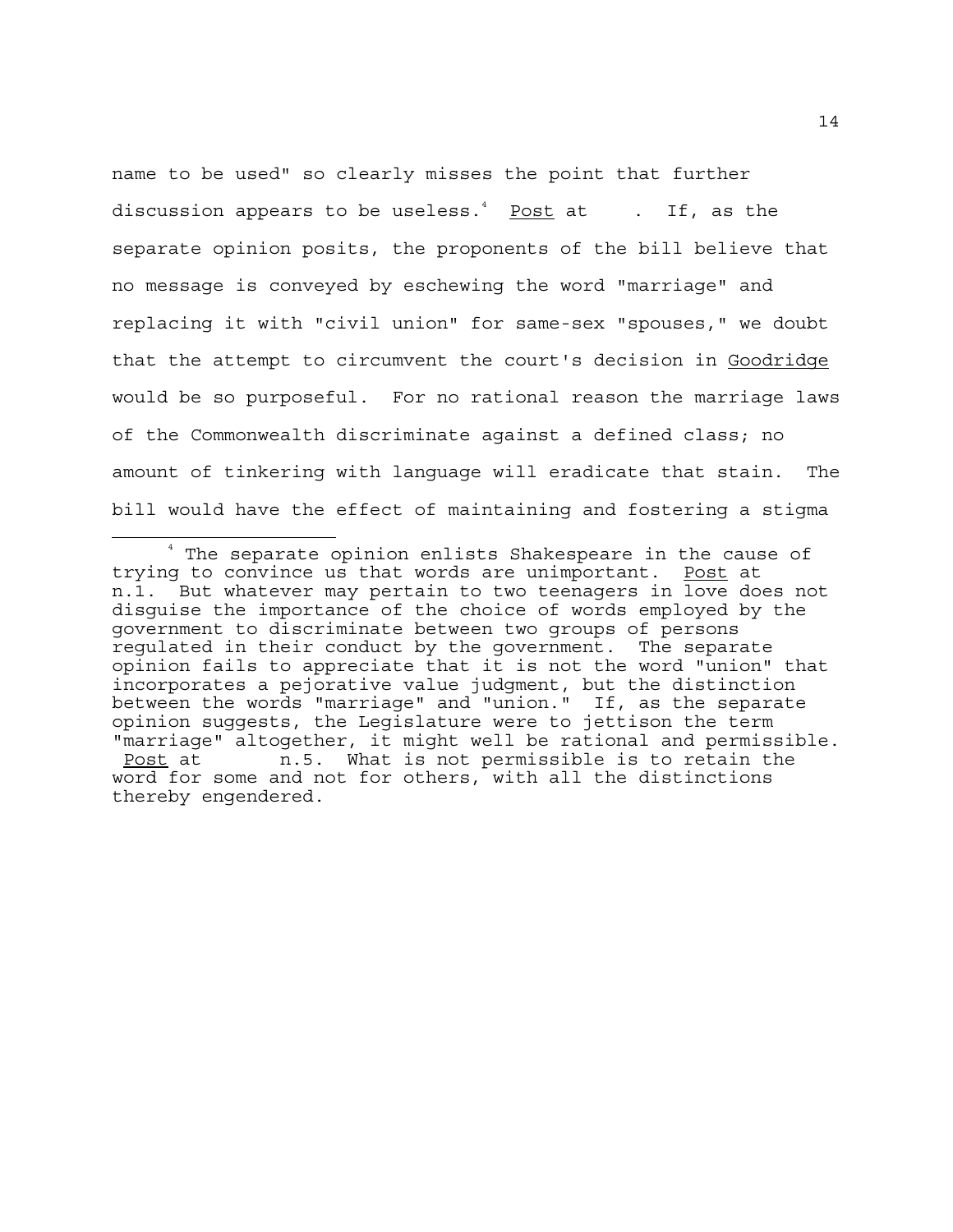of exclusion that the Constitution prohibits. It would deny to same-sex "spouses" only a status that is specially recognized in society and has significant social and other advantages. The Massachusetts Constitution, as was explained in the Goodridge opinion, does not permit such invidious discrimination, no matter how well intentioned.

The separate opinion maintains that, because same-sex civil marriage is not recognized under Federal law and the law of many States, there is a rational basis for the Commonwealth to distinguish same-sex from opposite-sex "spouses." Post at

 There is nothing in the bill, including its careful and comprehensive findings (see Senate No. 2175, § 1), to suggest that the rationale for the bill's distinct nomenclature was chosen out of deference to other jurisdictions. This is but a post hoc, imaginative theory created in the separate opinion to justify different treatment for a discrete class. Even if the different term were used for the reason the separate opinion posits, and not in order to label the unions of same-sex couples as less worthy than those of opposite sex couples, we would remain unpersuaded. "Our concern," as the court stated in Goodridge, "is with the Massachusetts Constitution as a charter of governance for every person properly within its reach." Id. at 312.

We are well aware that current Federal law prohibits recognition by the Federal government of the validity of same-sex marriages legally entered into in any State, and that it permits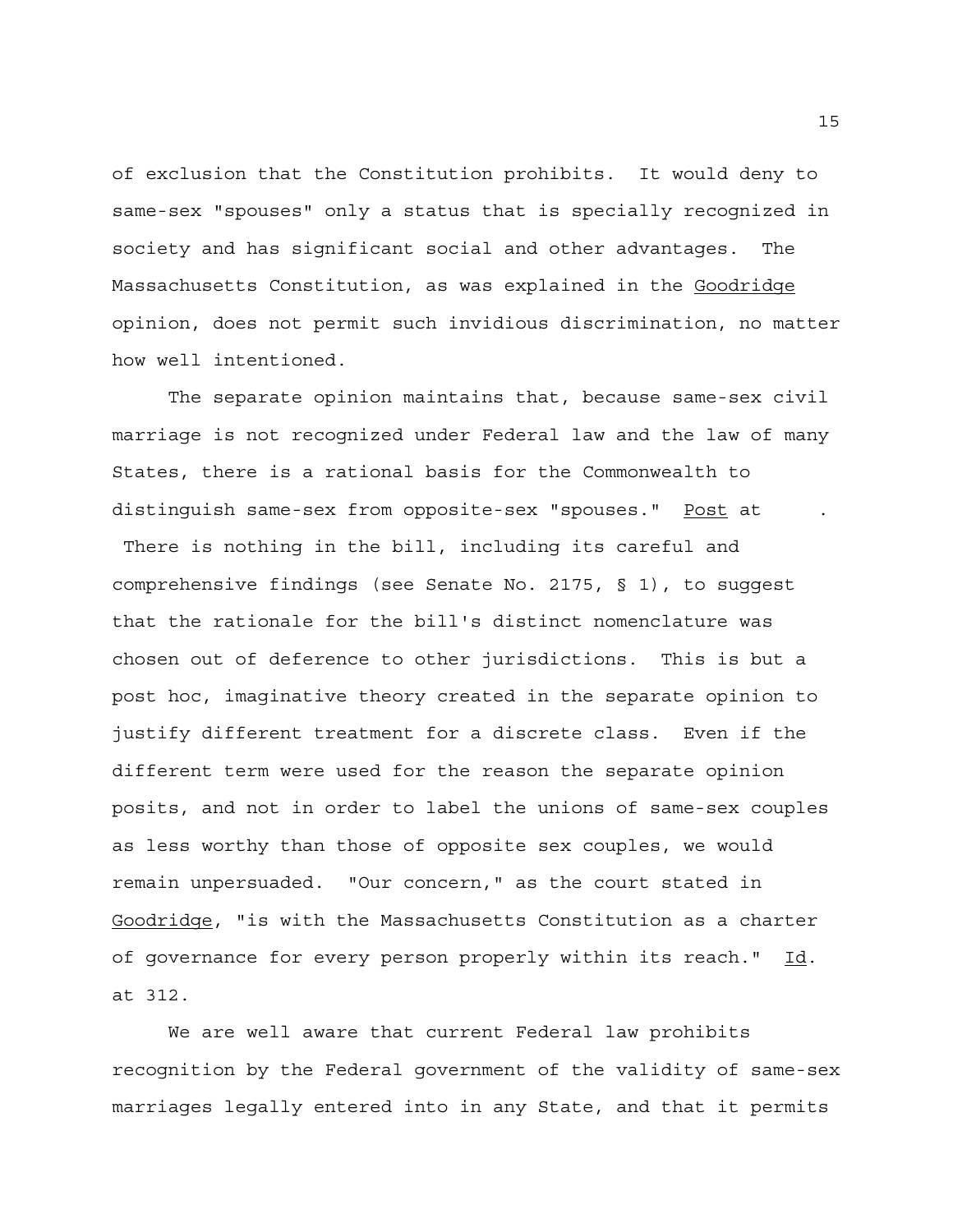other States to refuse to recognize the validity of such marriages. The argument in the separate opinion that, apart from the legal process, society will still accord a lesser status to those marriages is irrelevant. Courts define what is constitutionally permissible, and the Massachusetts Constitution does not permit this type of labeling. That there may remain personal residual prejudice against same-sex couples is a proposition all too familiar to other disadvantaged groups. That such prejudice exists is not a reason to insist on less than the Constitution requires. We do not abrogate the fullest measure of protection to which residents of the Commonwealth are entitled under the Massachusetts Constitution. Indeed, we would do a grave disservice to every Massachusetts resident, and to our constitutional duty to interpret the law, to conclude that the strong protection of individual rights guaranteed by the Massachusetts Constitution should not be available to their fullest extent in the Commonwealth because those rights may not be acknowledged elsewhere. We do not resolve, nor would we attempt to, the consequences of our holding in other jurisdictions. See id. at 340-341.<sup>[5](#page-15-0)</sup> But, as the court held in Goodridge, under our Federal system of dual sovereignty, and subject to the minimum requirements of the Fourteenth Amendment to the United States Constitution, "each State is free to address

<span id="page-15-0"></span> $\frac{1}{5}$  Nor are we unaware that revisions will be necessary to effectuate the administrative details of our decision. These alterations can be made without perpetuating the discrimination that flows from separate nomenclature.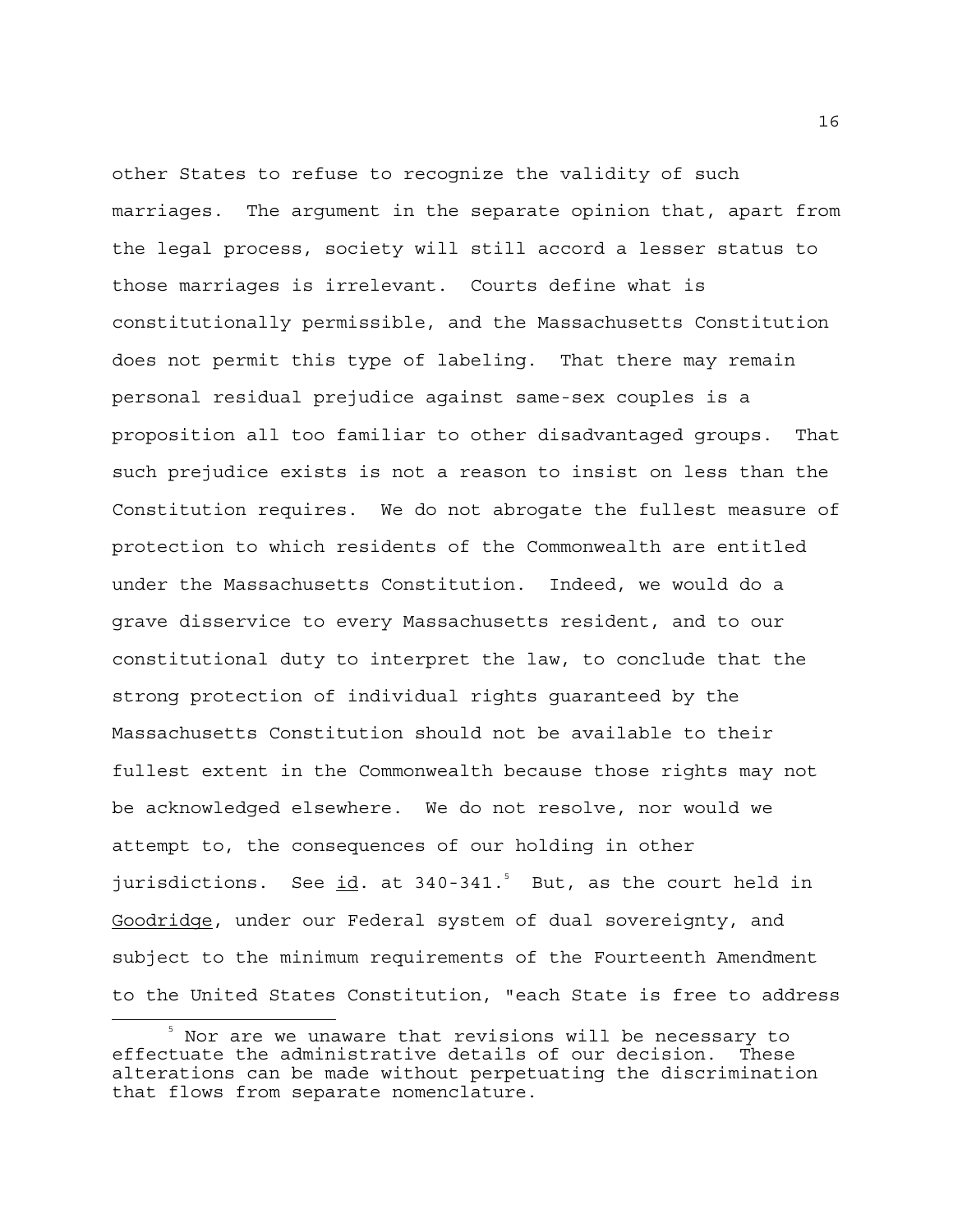difficult issues of individual liberty in the manner its own Constitution demands." Id. at 341.

We recognize that the pending bill palliates some of the financial and other concrete manifestations of the discrimination at issue in Goodridge. But the question the court considered in Goodridge was not only whether it was proper to withhold tangible benefits from same-sex couples, but also whether it was constitutional to create a separate class of citizens by status discrimination, and withhold from that class the right to participate in the institution of civil marriage, along with its concomitant tangible and intangible protections, benefits, rights, and responsibilities. Maintaining a second-class citizen status for same-sex couples by excluding them from the institution of civil marriage is the constitutional infirmity at issue.

4. Conclusion. We are of the opinion that Senate No. 2175 violates the equal protection and due process requirements of the Constitution of the Commonwealth and the Massachusetts Declaration of Rights. Further, the particular provisions that render the pending bill unconstitutional, §§ 2 and 3 of proposed G. L. c. 207A, are not severable from the remainder. The bill maintains an unconstitutional, inferior, and discriminatory status for same-sex couples, and the bill's remaining provisions are too entwined with this purpose to stand independently. See Murphy v. Commissioner of the Dep't of Indus. Accs., 418 Mass. 165, 169 (1994).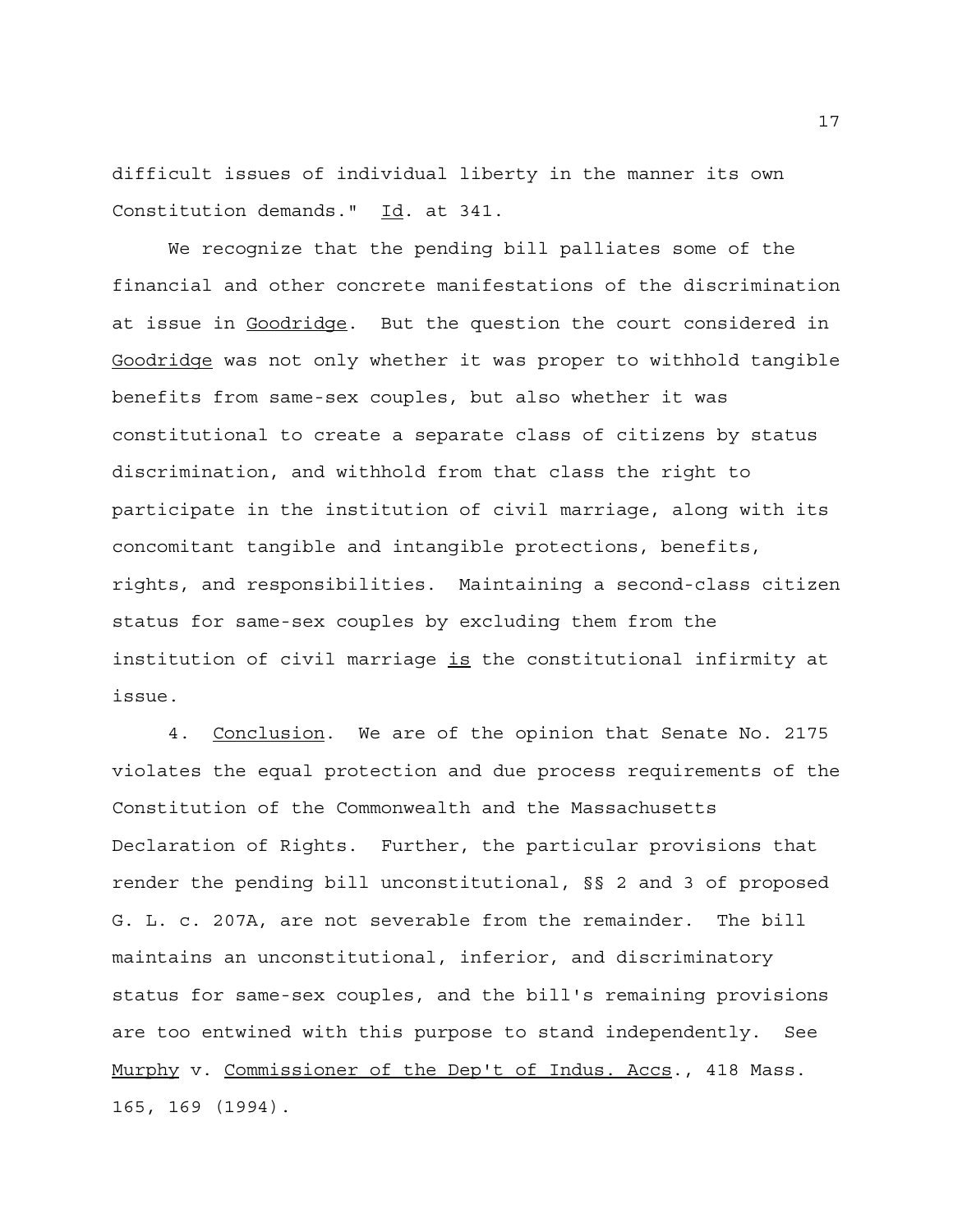The answer to the question is "No."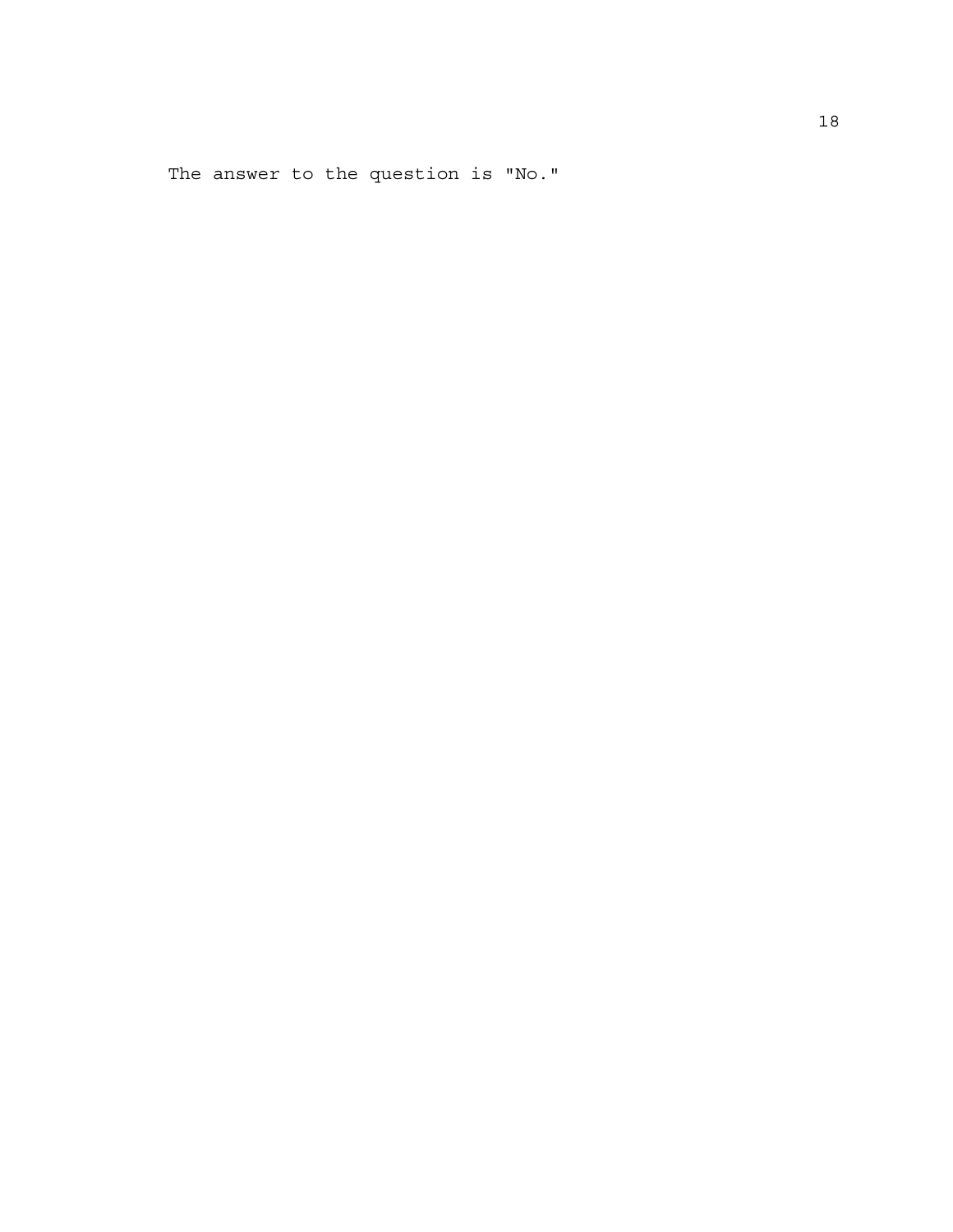The foregoing answer and opinion are submitted by the Chief Justice and the Associate Justices subscribing hereto on the third day of February, 2004.

> Margaret H. Marshall John M. Greaney Roderick L. Ireland Judith A. Cowin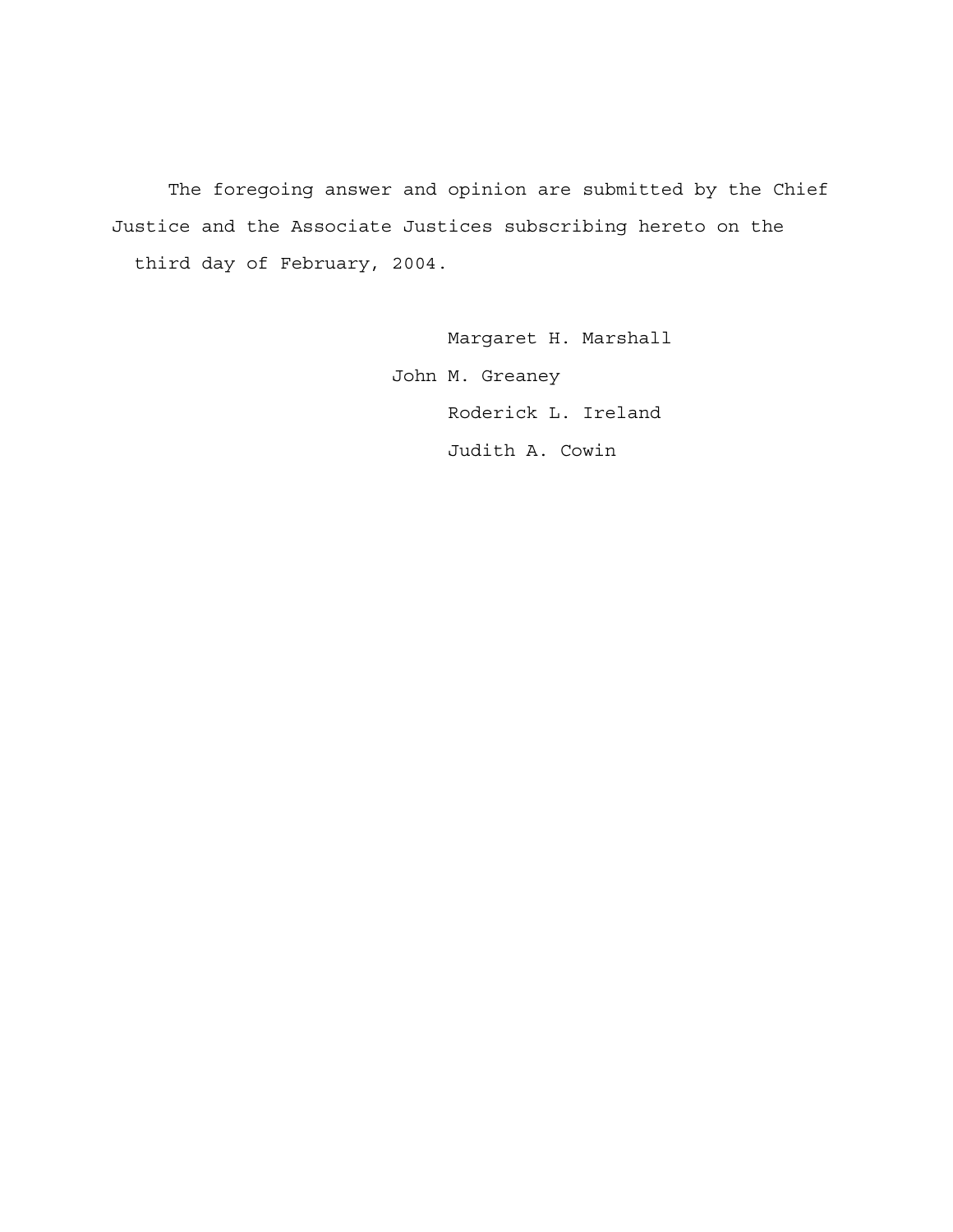<span id="page-19-0"></span>In response to this court's decision in Goodridge v. Department of Pub. Health, ante 309 (2003) (Goodridge), the Senate is considering a bill that would make available to samesex couples all of the protections, benefits, rights, responsibilities, and legal incidents that are now available to married opposite-sex couples, but would denominate the legal relationship thus created as a "civil union" instead of a civil "marriage." The question submitted to us by the Senate thus asks, in substance, whether the Massachusetts Constitution would be violated by utilizing the term "civil union" instead of "marriage" to identify the otherwise identical package of State law rights and benefits to be made available to same-sex couples.

In response to the court's invitation to submit amicus briefs on this question, we have received, from both sides of the issue, impassioned and sweeping rhetoric out of all proportion to the narrow question before us. Both sides appear to have ignored the fundamental import of the proposed legislation, namely, that same-sex couples who are civilly "united" will have literally every single right, privilege, benefit, and obligation of every sort that our State law confers on opposite-sex couples who are civilly "married." Under this proposed bill, there are no substantive differences left to dispute -- there is only, on both sides, a squabble over the name to be used. $^1$  $^1$  There is, from the

 $\overline{\phantom{a}1}$  The insignificance of according a different name to the same thing has long been recognized: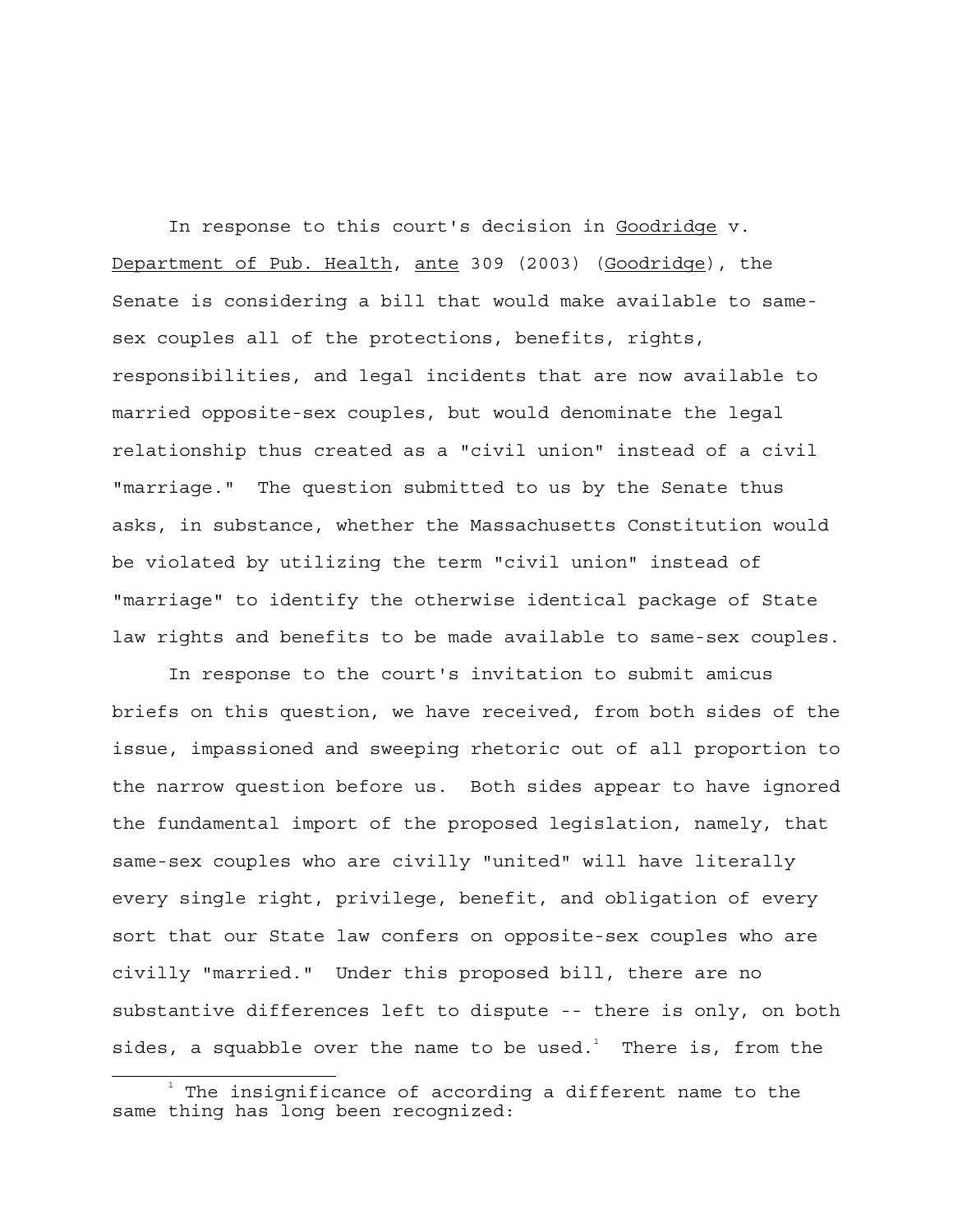amici on one side, an implacable determination to retain some distinction, however trivial, between the institution created for same-sex couples and the institution that is available to opposite-sex couples. And, from the amici on the other side, there is an equally implacable determination that no distinction, no matter how meaningless, be tolerated. As a result, we have a pitched battle over who gets to use the "m" word.

This does not strike me a dispute of any constitutional dimension whatsoever, and today's response from the Justices - unsurprisingly -- cites to no precedent suggesting that the choice of differing titles for various statutory programs has ever posed an issue of constitutional dimension, here or anywhere else. And, rather than engage in any constitutional analysis of the claimed statutory naming rights, today's answer to the Senate's question merely repeats the impassioned rhetoric that has been submitted to us as if it were constitutional law,

"What's in a name? That which we call a rose By any other name would smell as sweet; So Romeo would, were he not Romeo call'd, Retain that dear perfection which he owes Without that title."

W. Shakespeare, Romeo and Juliet, Act II, Scene II.

i<br>L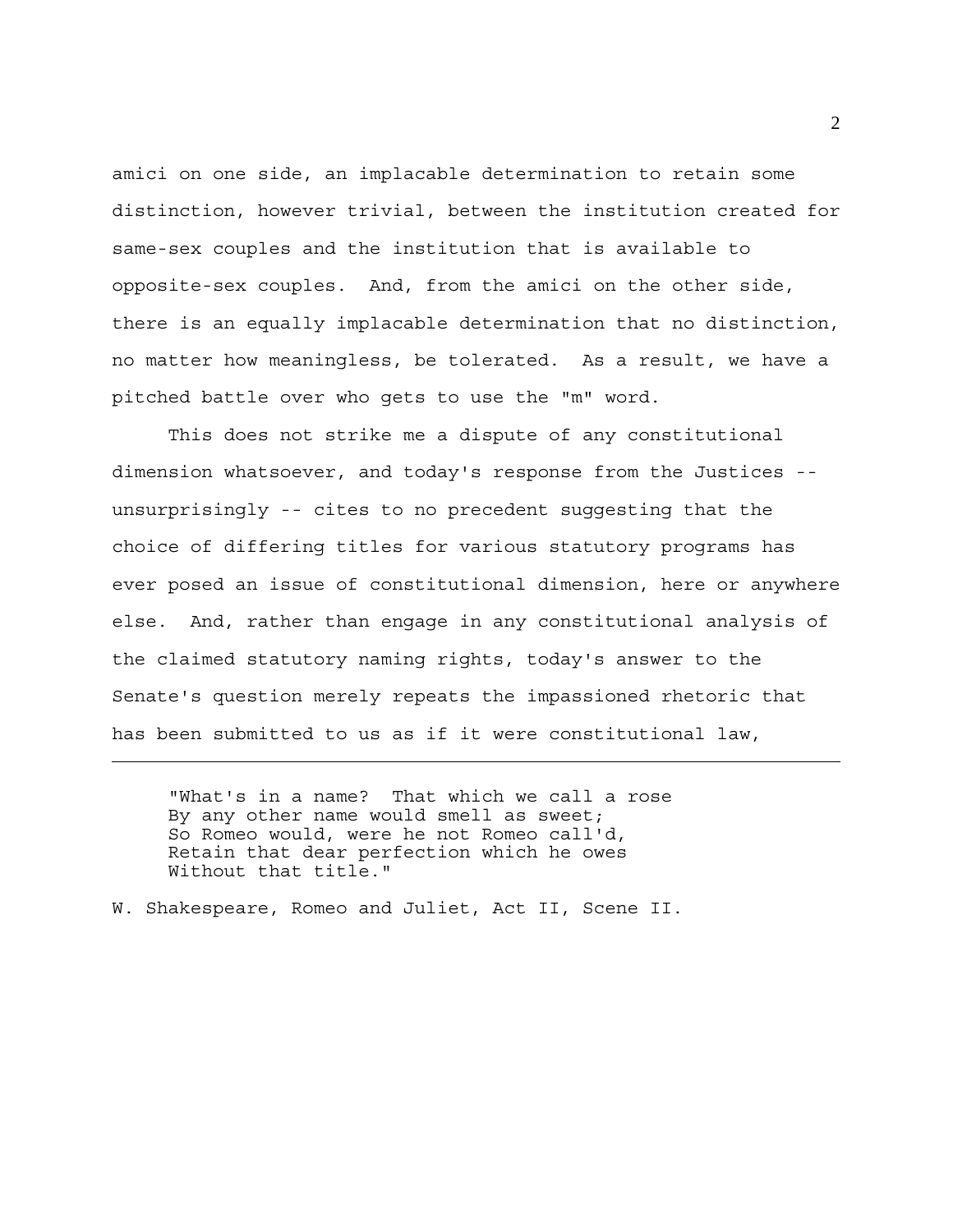opining that any difference in names represents an "attempt to circumvent" the court's decision in Goodridge. Ante at .

A principle premise of the Justices's answer is that this specific issue has somehow already been decided by Goodridge. It has not. In Goodridge, the court was presented with a statutory scheme that afforded same-sex couples absolutely none of the benefits, rights, or privileges that same-sex couples could obtain under Massachusetts law by way of civil marriage. At length, the Goodridge opinion identified the vast array of benefits, rights, and privileges that were effectively withheld from same-sex couples (and their children), Goodridge, supra at 323-325, and concluded that "[l]imiting the protections, benefits, and obligations of civil marriage to opposite-sex couples violates the basic premises of individual liberty and equality under law protected by the Massachusetts Constitution." Id. at 342. The ostensible reasoning behind that conclusion was that there was no "rational basis" for depriving same-sex couples (and their children) of those protections, benefits, and obligations. Id. at 331, 341.

Today's question presents the court with the diametric opposite of the statutory scheme reviewed in Goodridge. Where the prior scheme accorded same-sex couples (and their children) absolutely none of the benefits, rights, or privileges that State law confers on opposite-sex married couples (and their children), the proposed bill would accord them all of those substantive benefits, rights, and privileges. Nothing in Goodridge addressed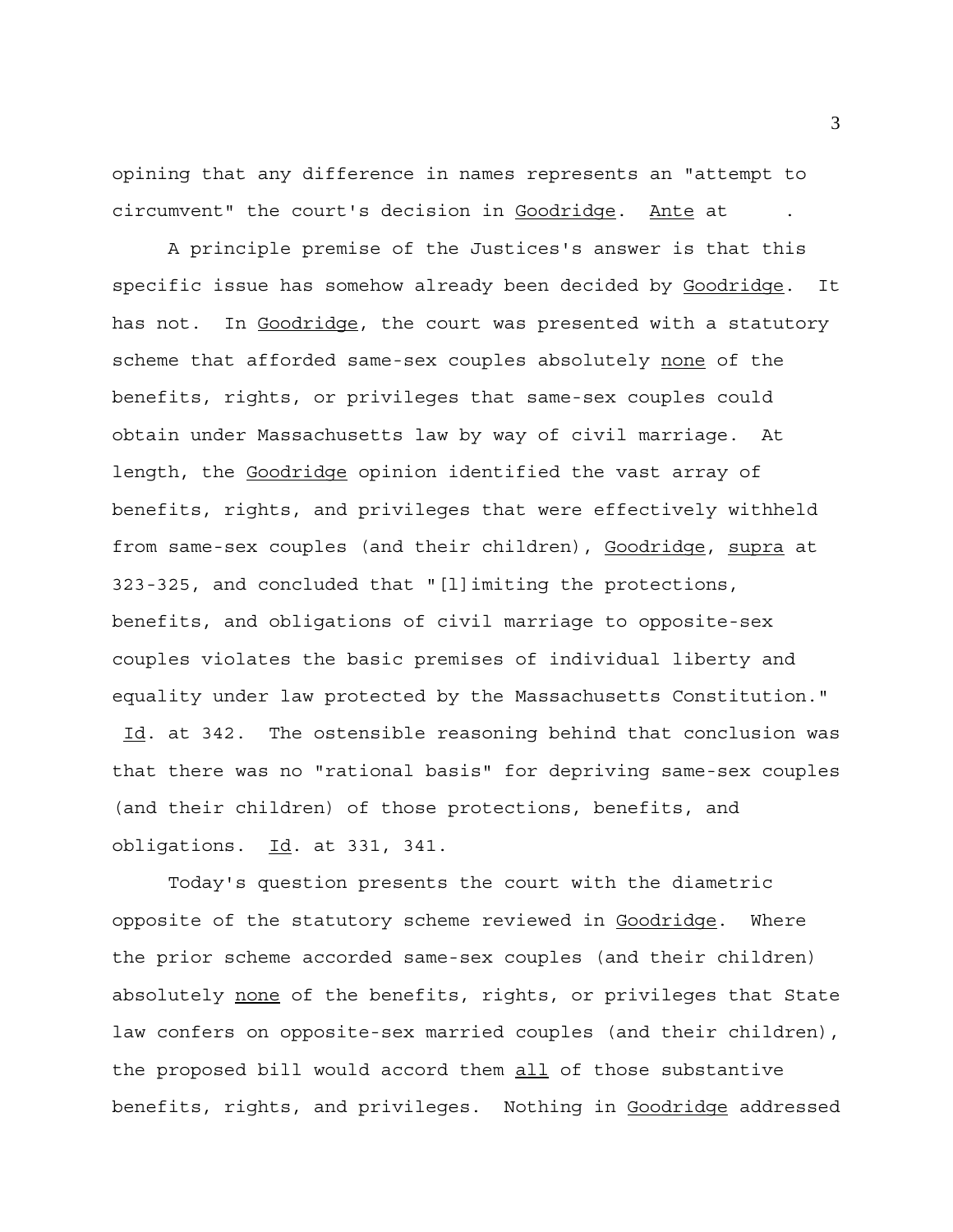the very limited issue that is presented by the question now before us, i.e., whether the Constitution mandates that the license that qualifies same-sex couples for that identical array of State law benefits, rights, and privileges be called a "marriage" license. In other words, where Goodridge addressed whether there was any rational basis for the enormous substantive difference between the treatment of same-sex couples and the treatment of opposite-sex couples, the present question from the Senate asks whether a single difference in form alone -- the name of the licensing scheme -- would violate the Constitution. Repeated quotations of dicta from Goodridge -- which is essentially all that today's answer to the Senate consists of - simply does not answer the question that is before us.

Rather, according to Goodridge itself, we must consider whether there is any "rational basis" for giving the licensure program for same-sex couples a different name from the licensure program for opposite-sex couples, despite the fact that the two programs confer identical benefits, rights, and privileges under State law. Nowhere does today's answer to the Senate actually analyze whether there is or is not a conceivable rational basis for that distinction in name. Instead, the answer pays lip service to the rational basis test in a footnote and, in conclusory fashion, announces that, because the different name would still connote "a different status," it somehow lacks a rational basis and is contrary to  $Goodridge$ . Ante at & n.3,

.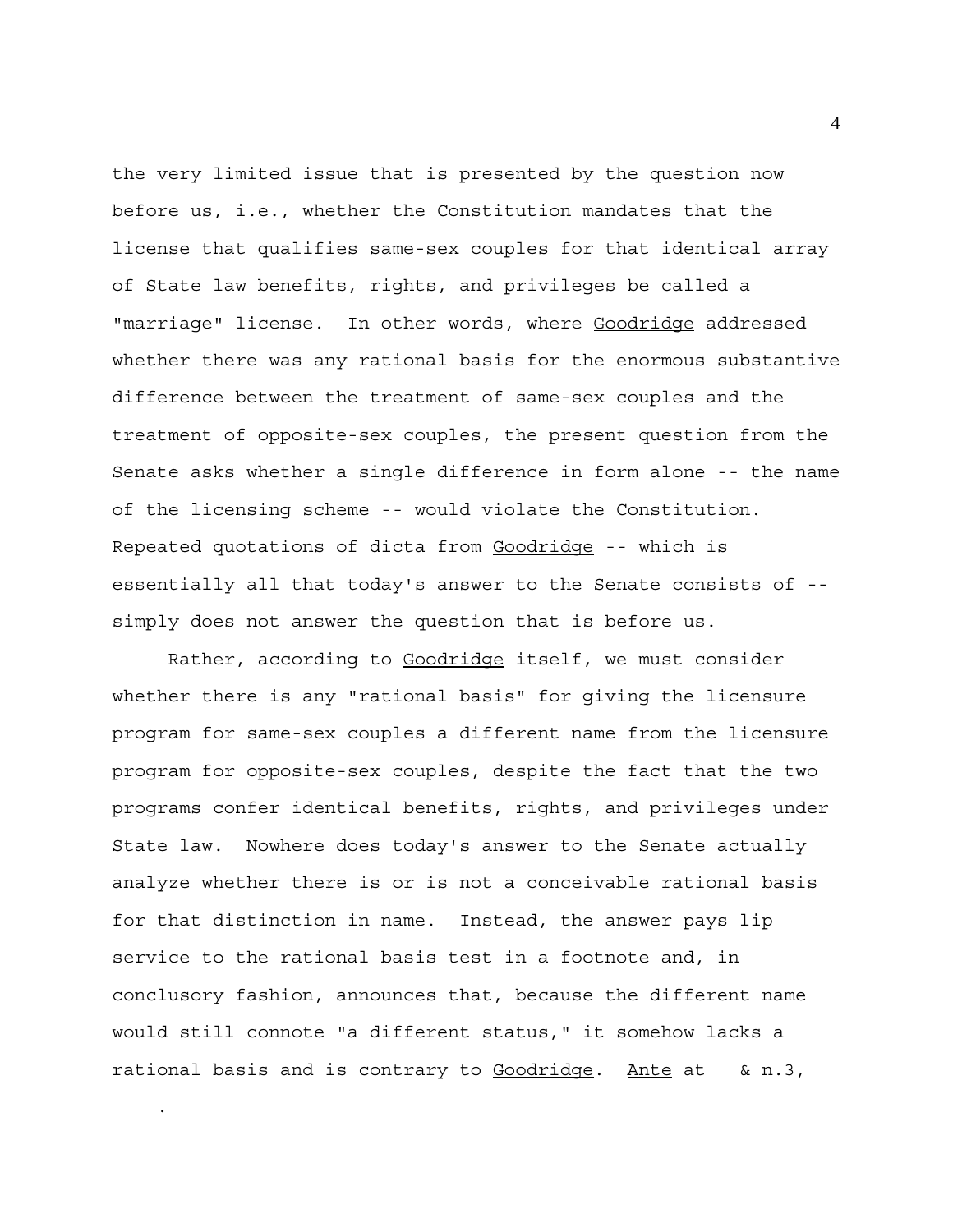While we have no precedent for the application of the rational basis test (or the strict scrutiny test, for that matter) to as insignificant an issue as what a statutory program is to be called, it would seem logical that the Legislature could call a program by a different name as long as there was any difference between that program and the other program in question. The black-letter law concerning the extremely deferential nature of the rational basis test should not need to be repeated here. Suffice it to say that a statutory classification need be supported only "by a conceivable, rational basis," Fine v. Contributory Retirement Appeal Bd., 401 Mass. 639, 641 (1988), and that the Legislature "is not required to justify its classifications, nor to provide a record or finding in support of them." Paro v. Longwood Hosp., 373 Mass. 645, 650 (1977). As such, a statute is not rendered infirm by its failure to recite a rational basis for its enactment, nor are we limited to a consideration of any specific basis identified by the statute itself. "[I]t is irrelevant for constitutional analysis whether a reason now advanced in support of a statutory classification is one that actually motivated the Legislature." Prudential Ins. Co. v. Commissioner of Revenue, 429 Mass. 560, 568 (1999), citing FCC v. Beach Communications, Inc., 508 U.S. 307, 315 (1993).

At first blush, one would say that the very identity between the package of benefits, rights, and privileges accorded same-sex couples under the proposed bill and the package of benefits,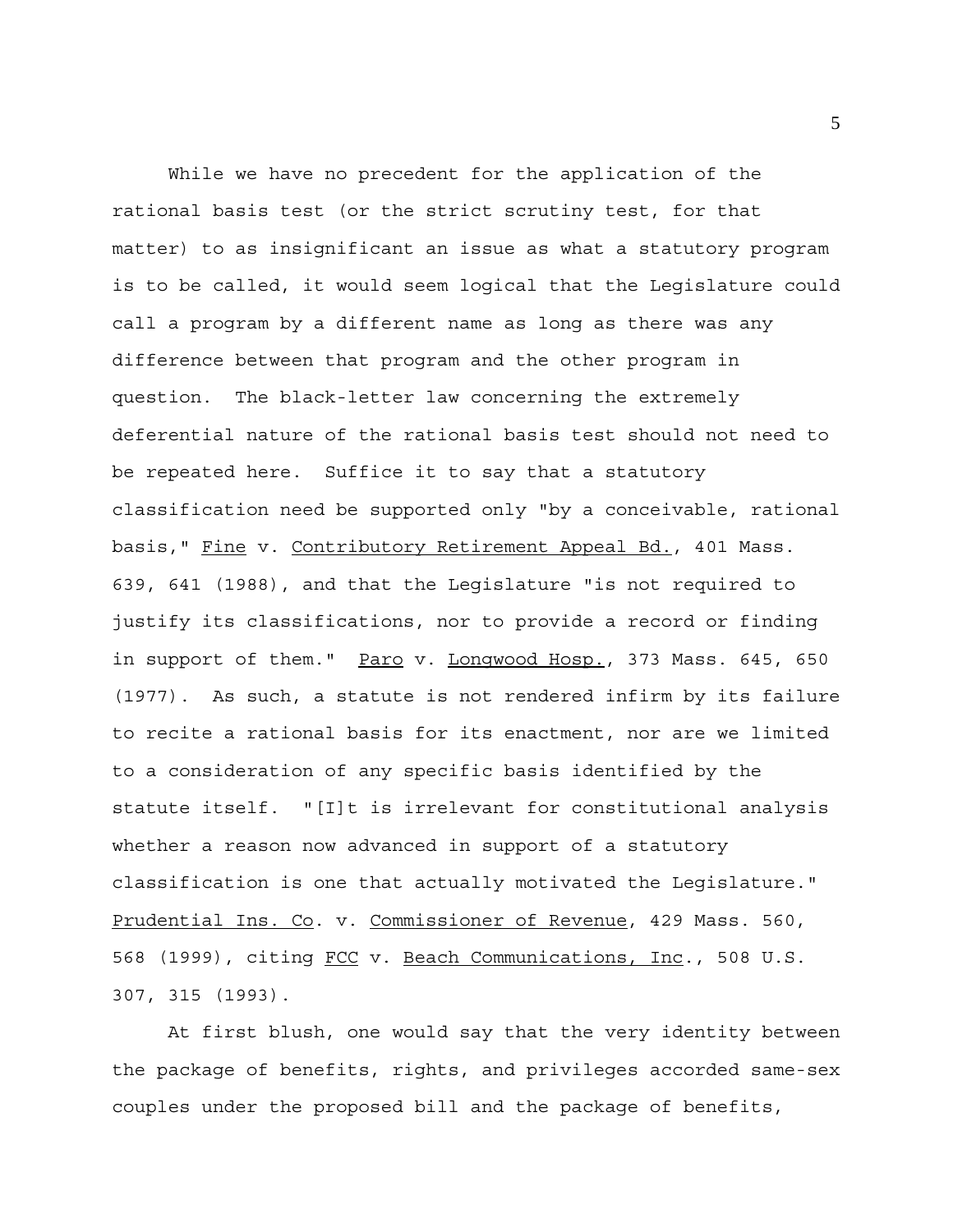rights, and privileges accorded opposite-sex couples under existing State law means that there is no reason to give those two packages different names. Where the stated purpose of the proposed bill is to eliminate all substantive differences between those two types of couples, what conceivable purpose is served by retaining a different title for their respective licensing schemes?

The problem, however, is simple: it is beyond the ability of the Legislature -- and even beyond the ability of this court, no matter how activist it becomes in support of this cause -- to confer a package of benefits and obligations on same-sex "married" couples that would be truly identical to the entire package of benefits and obligations that being "married" confers on opposite-sex couples. That difference stems from the fact that, Goodridge notwithstanding, neither Federal law nor the law of other States will recognize same-sex couples as "married" merely because Massachusetts has given them a license called a "marriage" license. That fact, by itself, will result in many substantive differences between what it would mean for a same-sex couple to receive a Massachusetts "marriage" license and what it means for an opposite-sex couple to receive a Massachusetts "marriage" license. Those differences are real, and, in some cases, quite stark. Their very existence makes it rational to call the license issued to same-sex couples by a different name, as it unavoidably -- and, to many, regrettably -- cannot confer a truly equal package of rights, privileges, and benefits on those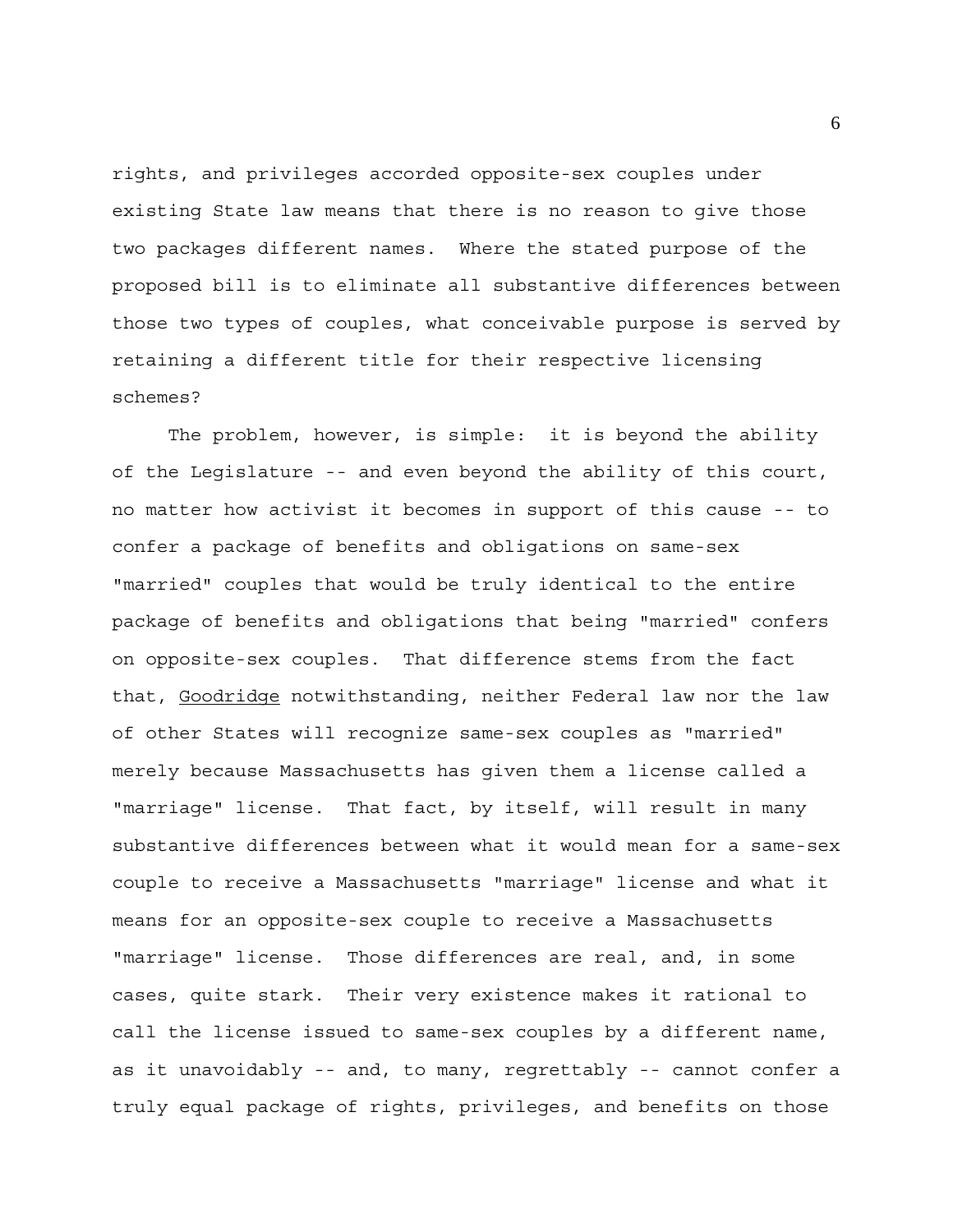couples, no matter what name it is given.

Just as Goodridge identified the vast array of State benefits, rights, and privileges that are conferred based on marital status, a vast array of Federal benefits, rights, and privileges are also conferred based on marital status. However, whatever Massachusetts chooses to call the license it grants to same-sex couples, the Federal government will not, for purposes of <u>any</u> Federal statute or program, treat it as a "marriage." See 1 U.S.C. § 7 (2000) ("In determining the meaning of any Act of Congress, or of any ruling, regulation, or interpretation of the various administrative bureaus and agencies of the United States, the word 'marriage' means only a legal union between one man and one woman as husband and wife, and the word 'spouse' refers only to a person of the opposite sex who is a husband or a wife"). As such, same-sex "married" couples will not be treated as "married" for such purposes as Federal taxation (both income taxes and, even more significantly, estate taxes), Social Security benefits (of any kind), immigration, or Federal programs providing health care or nursing home care benefits, to name but a few. And, where those Federal programs set the eligibility requirements for many of our federally funded State programs, those corresponding State programs will not be allowed to treat same-sex couples as married either, thus excluding them from (or profoundly affecting the calculation of) entitlement to benefits under many such State programs. State officials -- not just Federal officials -- will,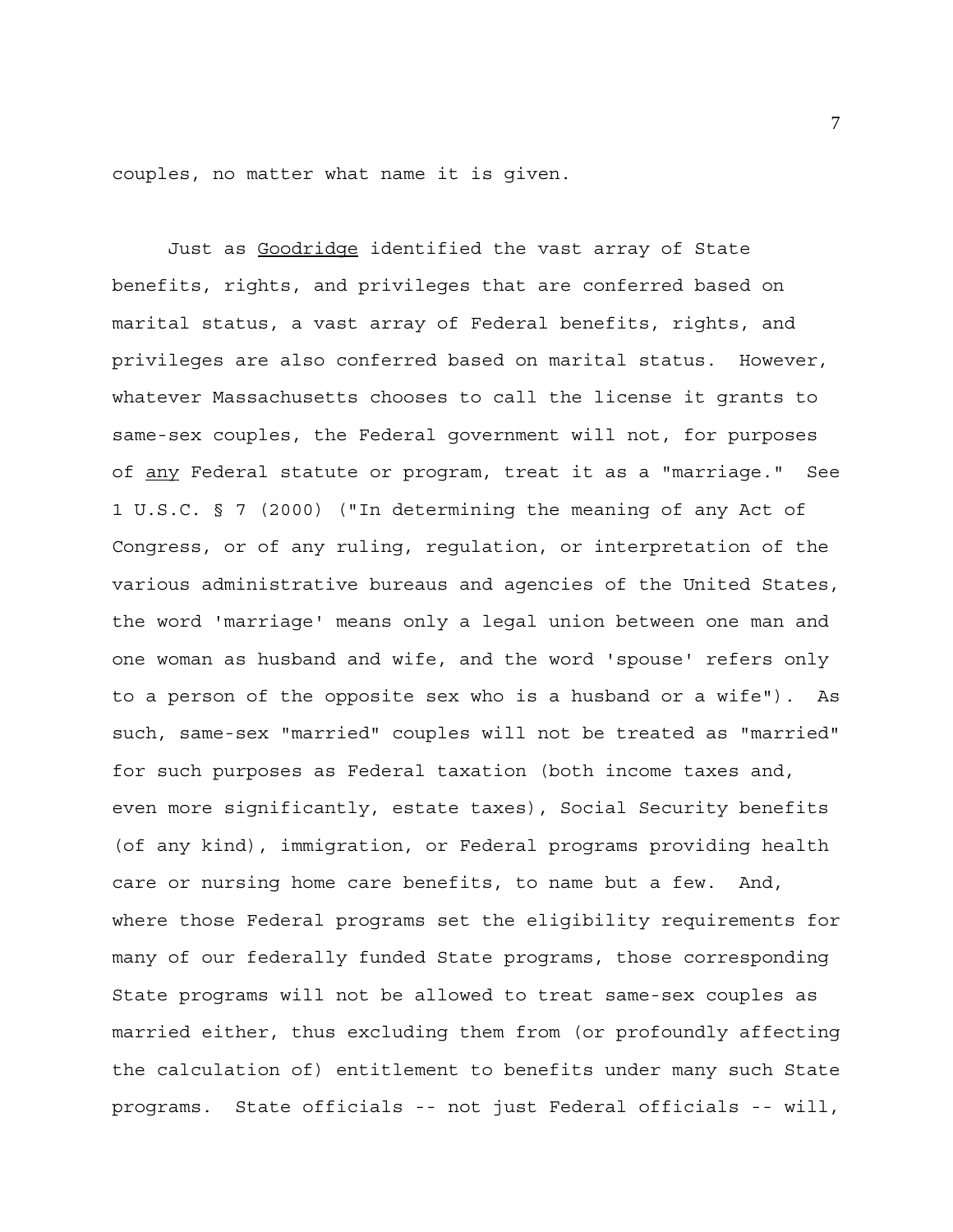of necessity, have to differentiate between same-sex and opposite-sex couples for all of these State programs. One may decry the unfairness of this different treatment at the hands of the Federal government and its programs, just as the plaintiffs in Goodridge decried the unfairness of different treatment under State law, but neither this court nor the Legislature has any power to eradicate those differences or to obviate the need that will arise to distinguish between same-sex and opposite-sex couples for many purposes.

Yet another significant difference stems from the fact that, at present, most States will refuse to recognize a "marriage" license issued by Massachusetts to a same-sex couple. See 28 U.S.C. § 1738C (2000) (States not required to recognize relationship between same-sex couples as marriage even if another State treats that relationship as marriage); P. Greenberg, State Laws Affecting Lesbians and Gays, National Conference of State Legislatures Legisbriefs at 1 (April/May 2001) (reporting that, as of May, 2001, thirty-six States had enacted "defense of marriage" statutes). Not only would such a couple be deprived of any benefits of being "married" if that couple moved to another State, but such a couple would not have access to that State's courts for purposes of obtaining a divorce or separation and the necessary orders (with respect to alimony, child support, or child custody) that accompany a divorce or separation. See, e.g., Rosengarten v. Downes, 71 Conn. App. 372, 380-381, appeal dismissed, 261 Conn. 936, 936 n.\* (2002) (where Connecticut law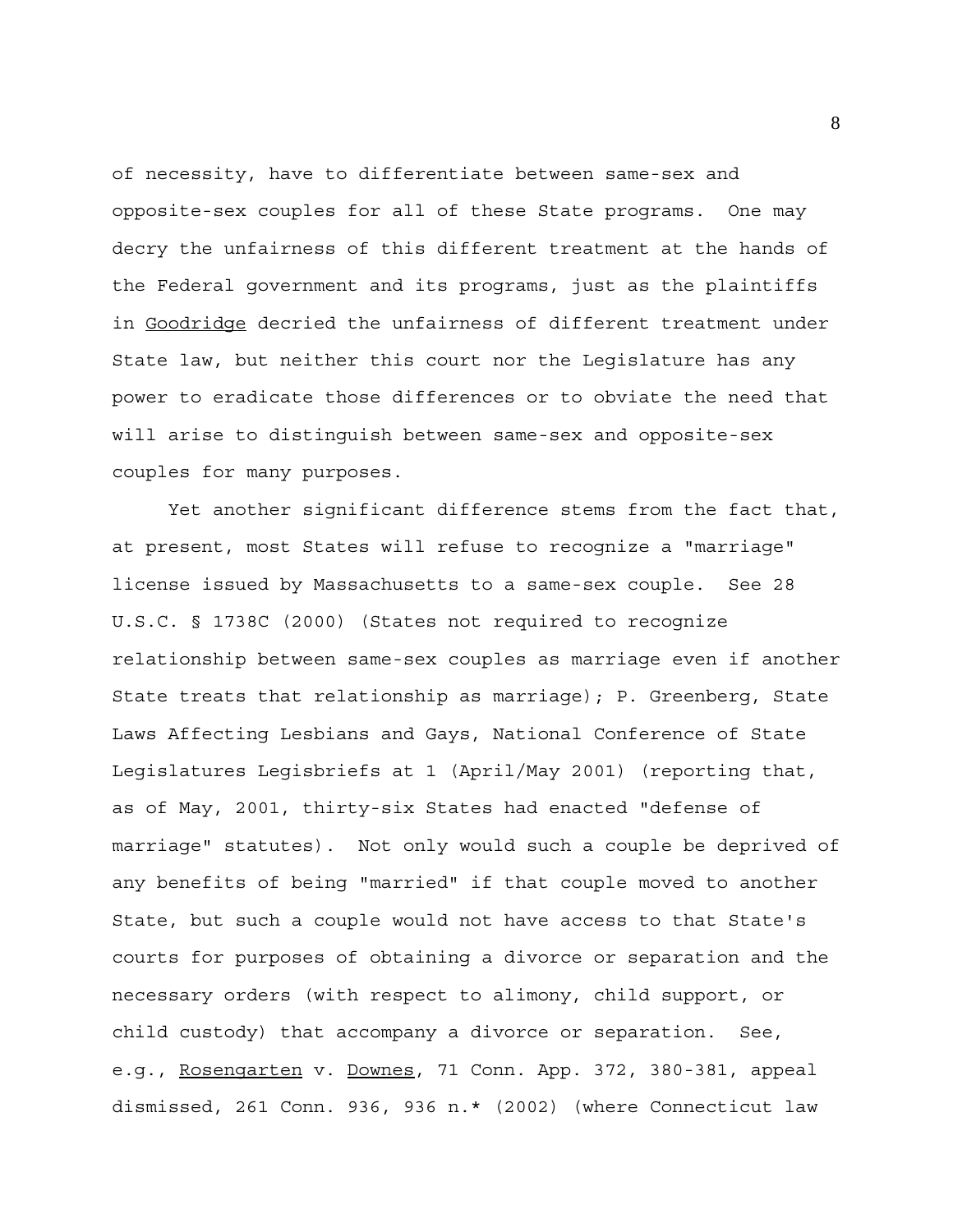did not recognize validity of same-sex couple's union as marriage, court lacked subject matter jurisdiction over dissolution action); Rosenberg, Breaking Up is Hard to do, Newsweek 44 (July 7, 2003), noting that, "[i]f gay couples think it's tough to get married, they may find it's even harder to split up"). Ironically, a "marriage" license issued to a samesex couple will not only fail to entitle that couple to the same array of benefits that normally attend the marriage of oppositesex couples, but it will not subject them to the same obligations, either -- their status as a "married" couple, and therefore all of the obligations that attend that status, can be made to disappear by the simple expedient of moving to another State that will not recognize them as "married." Opposite-sex couples, once "married" in Massachusetts, cannot shed that status and its significant obligations so easily.

It would be rational for the Legislature to give different names to the license accorded to these two groups, when the obligations they are undertaking and the benefits they are receiving are, in practical effect, so very different, and where, for purposes of the vast panoply of federally funded State programs, State officials will have to differentiate between them. That these differences stem from laws and practices outside our own jurisdiction does not make those differences any less significant. They will have a very real effect on the everyday lives of same-sex couples, and the lives of their children, that will unavoidably make their ostensible "marriage"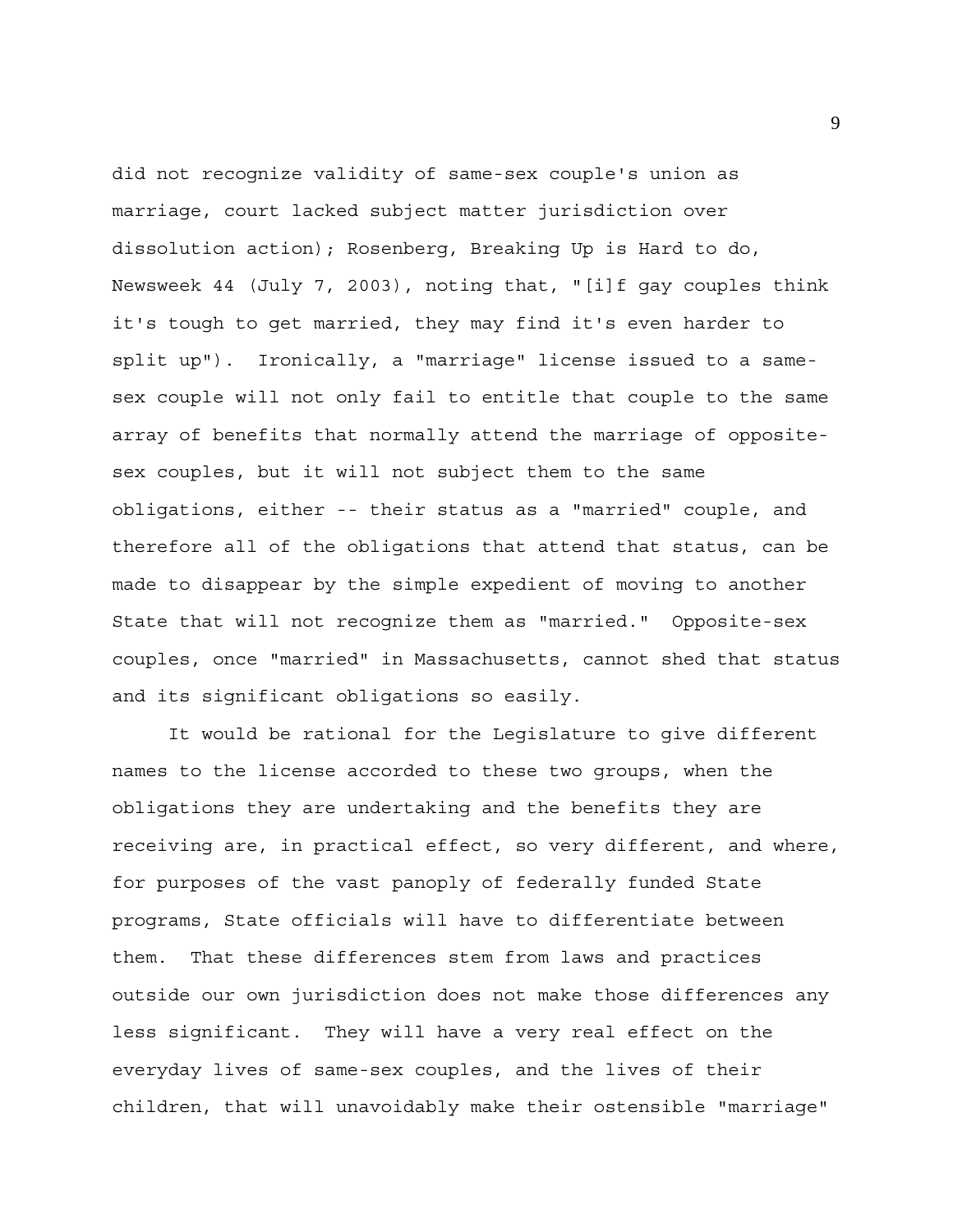a very different legal institution from the "marriage" enjoyed by opposite-sex couples. $^{2}$  $^{2}$  $^{2}$  That lack of recognition in other jurisdictions is not simply a matter affecting the intangibles of "status" or "personal residual prejudice," ante at , but is a difference that gives rise to a vast assortment of highly

<span id="page-28-0"></span> $\overline{\phantom{a}}$  $3$  While many hope that, by way of litigation and lobbying efforts, same-sex couples will ultimately obtain recognition of their Massachusetts "marriages" by the Federal government and by other States, no one predicts, even on the most optimistic scenario, that such widespread recognition will be achieved anytime in the near future. It remains to be seen whether it will be achieved at all, as it presently faces considerable - and vehement -- opposition from various quarters. The Legislature is entitled to structure and name its licensing programs based on conditions as they presently exist. It is not required to assume the success of yet-to-be-filed litigation and lobbying efforts around the country.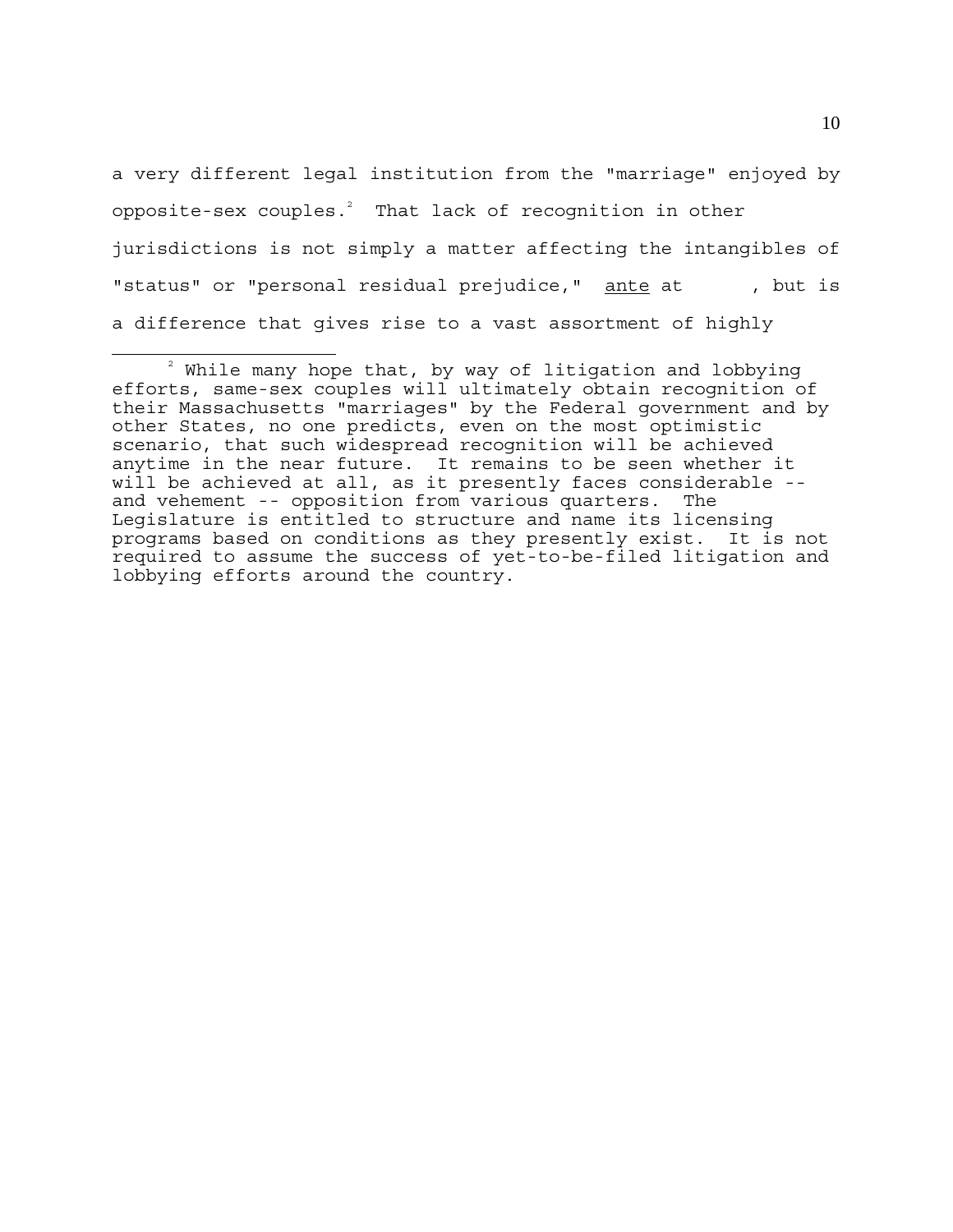tangible, concrete consequences. It is not the naming of the legal institution that confers "a different status" on same-sex couples, <u>ante</u> at  $\qquad \qquad ;$  rather, that difference in terminology reflects the reality that, for many purposes, same-sex couples will have "a different status."

Not only will the institution itself be different, but those very differences would, in many areas, justify (and, in some cases, require) modifications of our own State law in ways that are unique to same-sex couples in order to address those differences. Such modifications range from the mundane (and almost automatic) to very substantive and complex. To begin with the mundane, while the proposed bill specifies that same-sex couples in "civil unions" can file joint Massachusetts income tax returns, such couples will not be allowed to file joint Federal income tax returns; when, on their Massachusetts returns, they encounter the numerous cross-references to what was entered on a particular line of their Federal return, what figure are they to use? Some regulation or instruction, applicable only to the tax returns of same-sex couples, will inevitably have to be promulgated. On a more substantive level, would it not be permissible (and, in the view of many, appropriate) for the Legislature to provide some form of tax benefit to same-sex couples to recognize that they have been deprived of certain deductions, credits, or other benefits on their Federal income taxes or Federal estate taxes? See, e.g., G. L. c. 62, § 3 (B)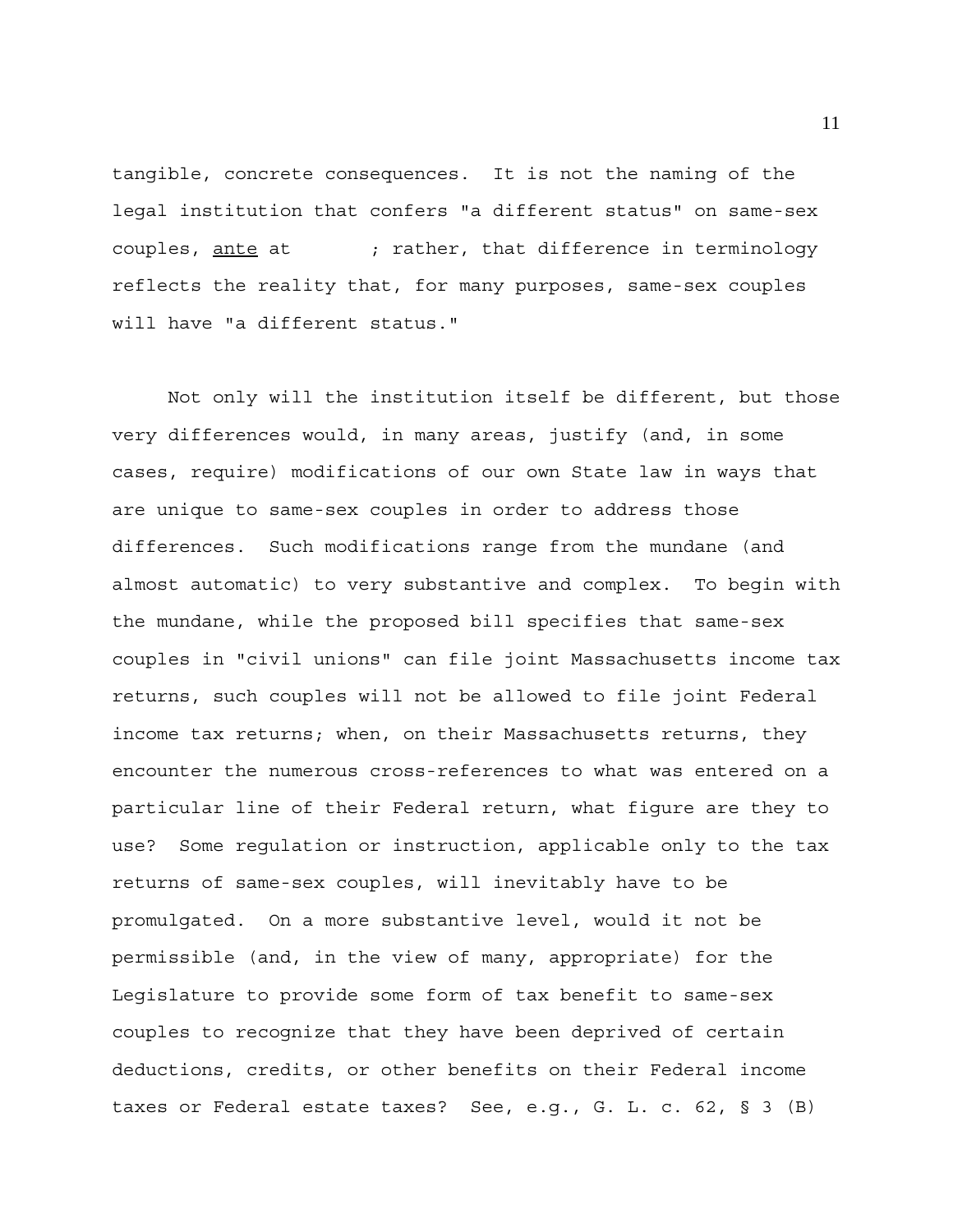(a) (9) (providing tax deduction to persons renting their homes where Federal tax law only allows deduction for mortgage interest paid by owners). See also Massachusetts Teachers Ass'n v. Secretary of the Commonwealth, 384 Mass. 209, 238-240 (1981). Would it not also be permissible (and, in the view of many, appropriate) to establish a program of benefits for same-sex couples and their children to offset the hardship they will encounter as a result of being denied Social Security benefits, health care benefits, and the many other benefits that oppositesex married couples (and their children) receive under Federal programs and federally funded State programs? See, e.g., St. 1997, c. 43, § 210 (providing welfare benefits to aliens excluded from Federal benefits program); <u>Doe</u> v. Commissioner of Transitional Assistance, 437 Mass. 521, 534-535 (2002). And, would it not be desirable to try and formulate some mechanism - admittedly complex and difficult to fashion -- by which same-sex couples who move out of State could still have resort to Massachusetts courts to enforce the obligations of their union in the event one party or the other wished to dissolve it? Cf. Vt. Stat. Ann. tit. 15, § 1206 (2002) (persons seeking to dissolve civil union must meet residency requirement).

I recognize that the proposed bill does not contain any measures addressing any of these problems. The question, however, is whether it is rational to envision a need to differentiate between these two types of licenses -- after all, the 180-day deadline imposed by Goodridge does not realistically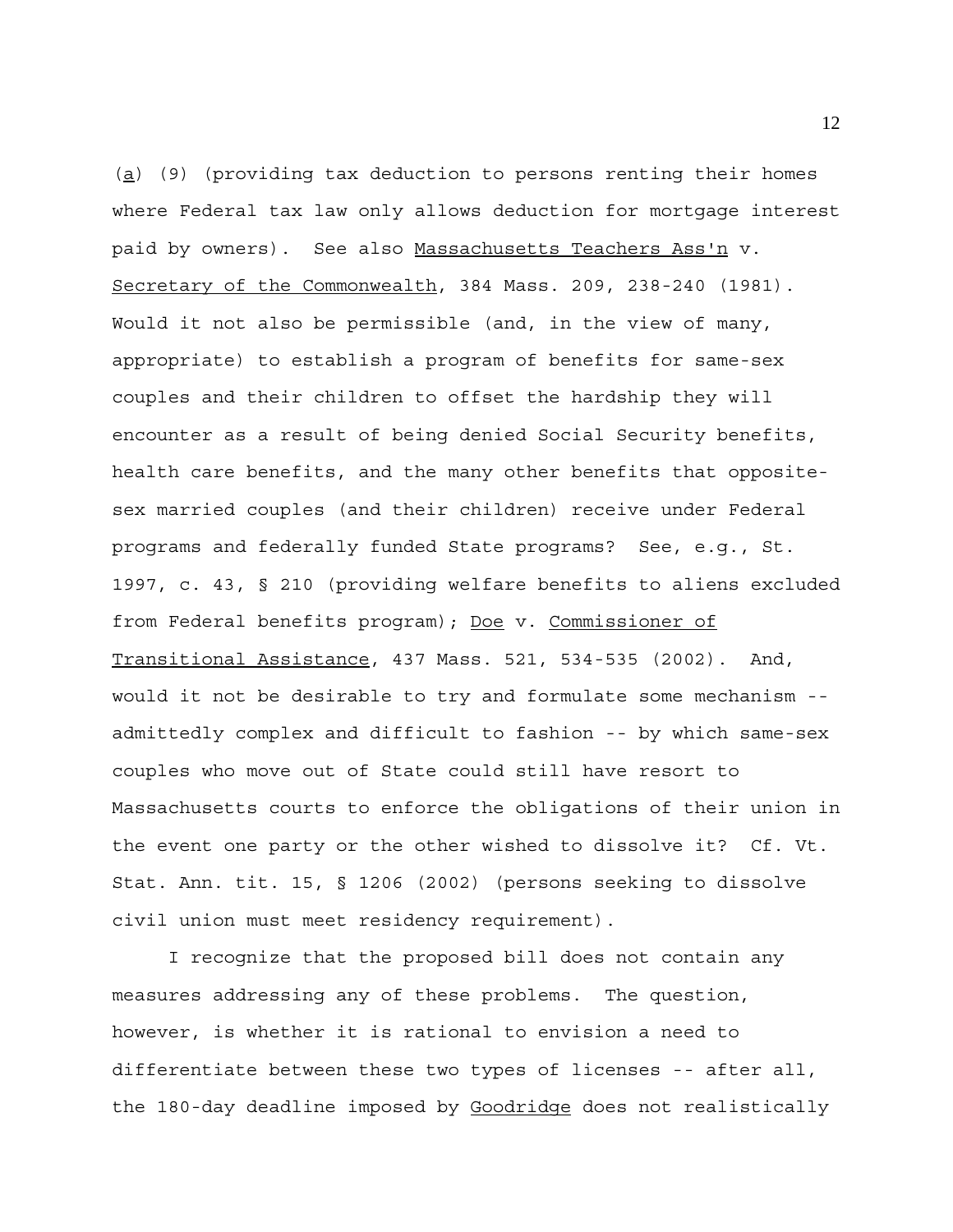<span id="page-31-0"></span>allow for a review of every one of the "hundreds of statutes" in Massachusetts alone that are "related to marriage and to marital benefits," Goodridge, supra at 323, let alone review how differences in Federal law and the law of other States will frustrate the goal of complete equality and require separate statutory or regulatory remedies for same-sex couples in Massachusetts. It is understandable, therefore, that the proposed bill sets forth as its initial goal the overarching proposition that these two programs should be equal and leaves to another day the painstaking task of revising the "hundreds" of provisions that might, in order to obtain equality in a more pragmatic sense, need substantial revision.<sup>[3](#page-31-0)</sup> Moreover, it makes

 $\frac{1}{3}$ <sup>3</sup> Beyond the array of problems posed by differences in Federal law and the law of other States, some provisions may need substantial modification merely in order to make sense in their application to same-sex couples. For example, the presumption of paternity (G. L. c. 209C, § 6) reflects reality with respect to an overwhelming majority of those children born of a woman who is married to a man. As to same-sex couples, however, who cannot conceive and bear children without the aid of a third party, the presumption is, in every case, a physical and biological impossibility. It is also expressly gender based: if a married man impregnates a woman who is not his wife, the law contains no presumption that overrides the biological mother's status and presumes the child to be that of the biological father's wife. By comparison, if a married woman becomes impregnated by a man who is not her husband, the presumption makes her husband the legal father of the child, depriving the biological father of what would otherwise be his parental rights. See Michael  $H$ . v. Gerald D., 491 U.S. 110 (1989); Matter of Walter, 408 Mass. 584 (1990). Applying these concepts to same-sex couples results in some troubling anomalies: applied literally, the presumption would mean very different things based on whether the same-sex couple was comprised of two women as opposed to two men. For the women, despite the necessary involvement of a third party, the law would recognize the rights of the "mother" who bore the child and presume that the mother's female spouse was the child's "father" or legal "parent." For the men, the necessary involvement of a third party would produce the exact opposite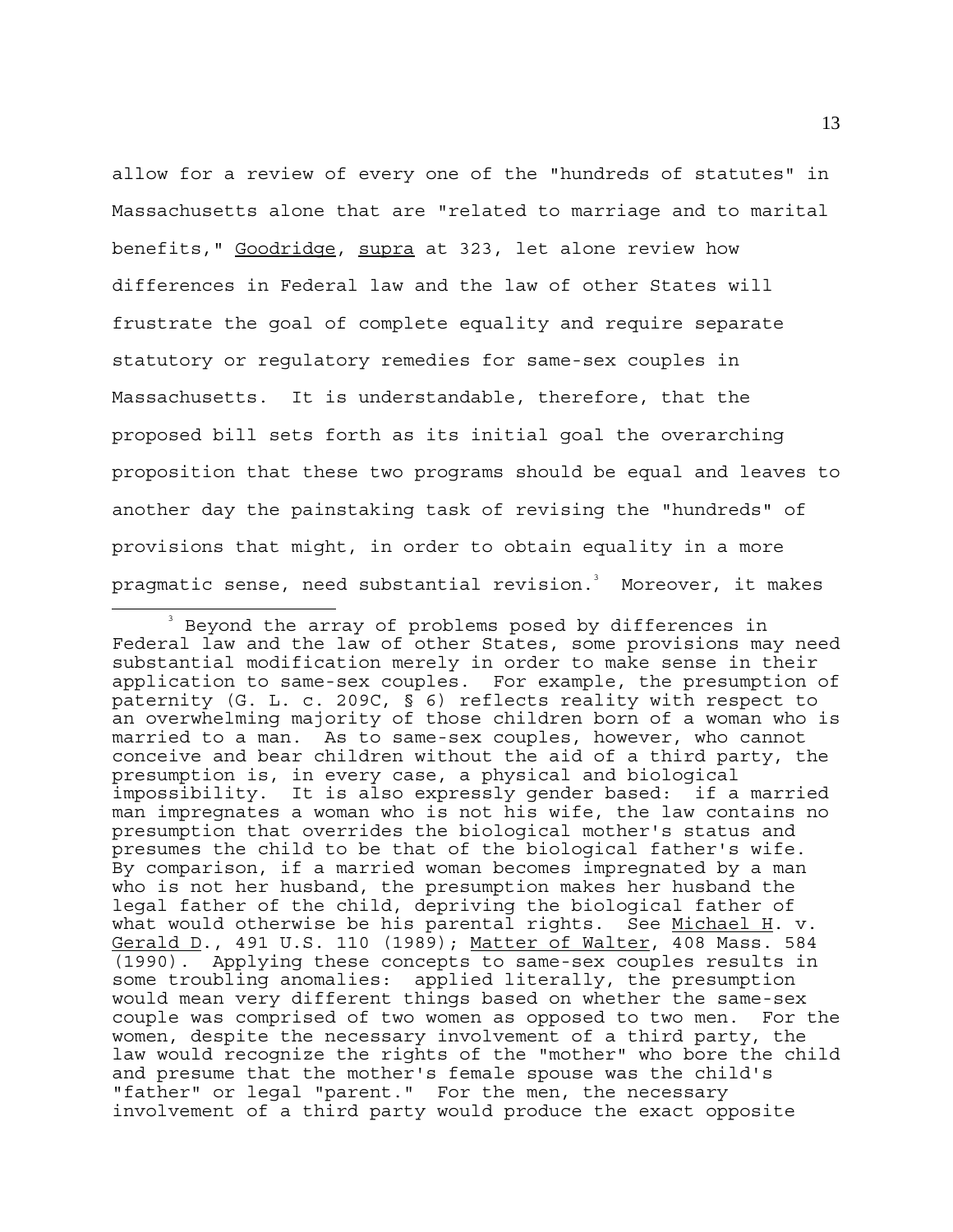eminent sense to obtain some direct experience with this first in the nation proposed program of "civil unions" that are to be the complete functional equivalent of "marriage"; that experience will both identify where the theoretically identical treatment is not identical in reality and simultaneously inform those seeking genuine equality what remedies might best be fashioned to "close the gap." Indeed, once the euphoria of Goodridge subsides, the reality of the still less than truly equal status of same-sex couples will emerge, and it will emerge in pragmatic ways far beyond the purely symbolic issue of what their legal status is to be named. There will surely be more to address than mere "administrative details." Ante at n.5.

ı

result -- the biological mother of the child would retain all her rights, while one (but not both) of the male spouses could claim parental rights as the child's father. Would it not make sense to rethink precisely how this biologically impossible presumption of paternity ought to apply to same-sex couples, and perhaps make some modification that would clarify its operation in this novel context?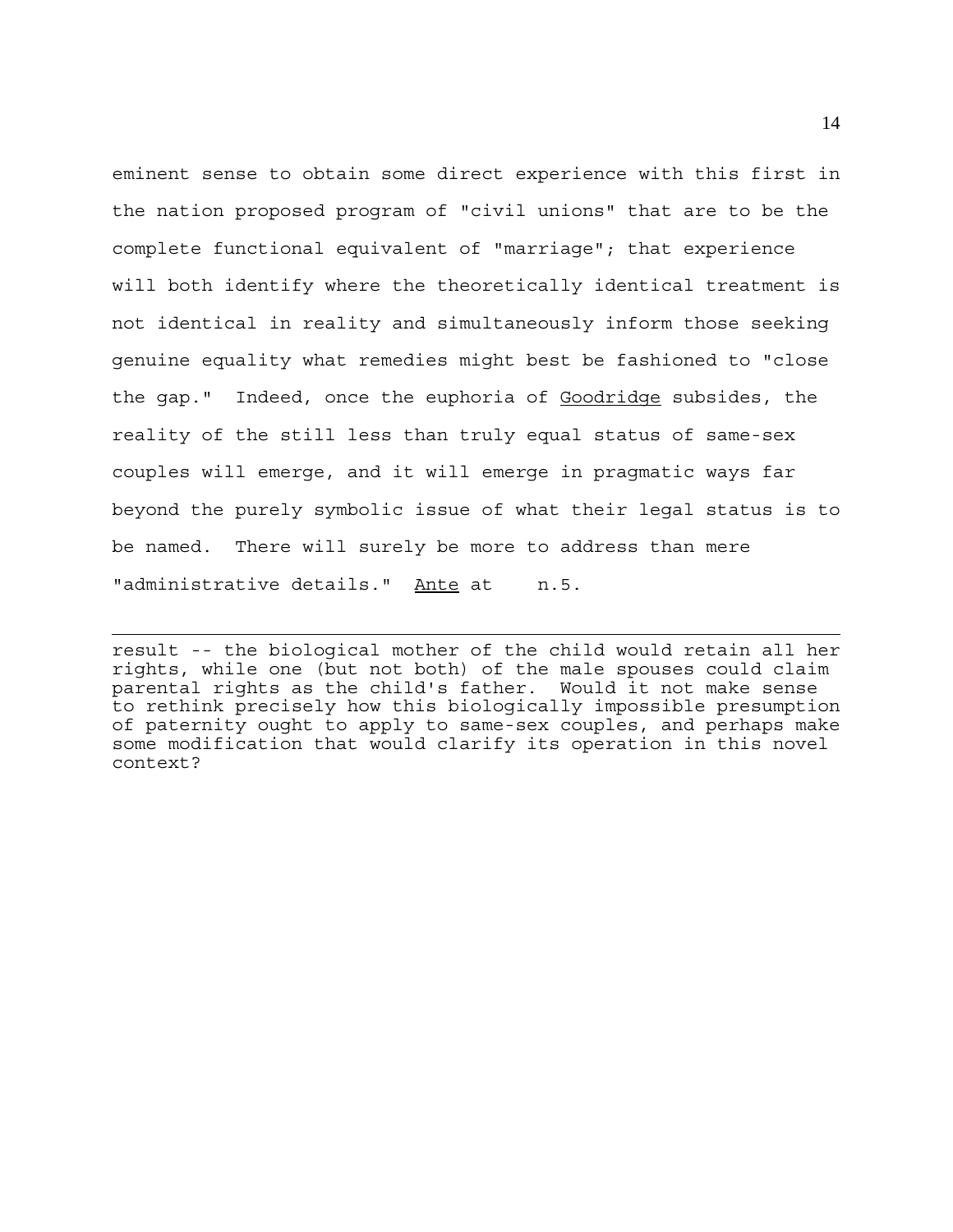Where the rights and obligations conferred on same-sex couples by Goodridge will not in fact be identical to the rights and obligations of opposite-sex married couples, where State officials will have to differentiate between them under essentially all federally funded State programs, and where it is rational to envision different, yet constitutional, treatment of same-sex couples in the future to address those remaining differences, it is eminently rational to give a different name to the legal status being conferred on same-sex couples by the proposed bill. It is not enough to say that eligibility for current federally funded State programs, or for some future programs or statutory modifications unique to same-sex couples, could be confirmed by some other means; under the rational basis test, the sole question is whether a different name for the license being issued is a rational method of identifying those persons who would be eligible for constitutionally permissible differing treatment in future. It clearly is.

It is of no consequence that the actual purpose that has motivated the proposed bill may be different from that just articulated. See Prudential Ins. Co. v. Commissioner of Revenue, 429 Mass. 560, 568 (1999), citing FCC v. Beach Communications, Inc., 508 U.S. 307, 315 (1993). The criticism that my articulated rationale "is but a post hoc, imaginative theory created . . . to justify different treatment," and not the actual rationale of the bill's proponents, ante at , is therefore beside the point. The rational basis test asks whether there is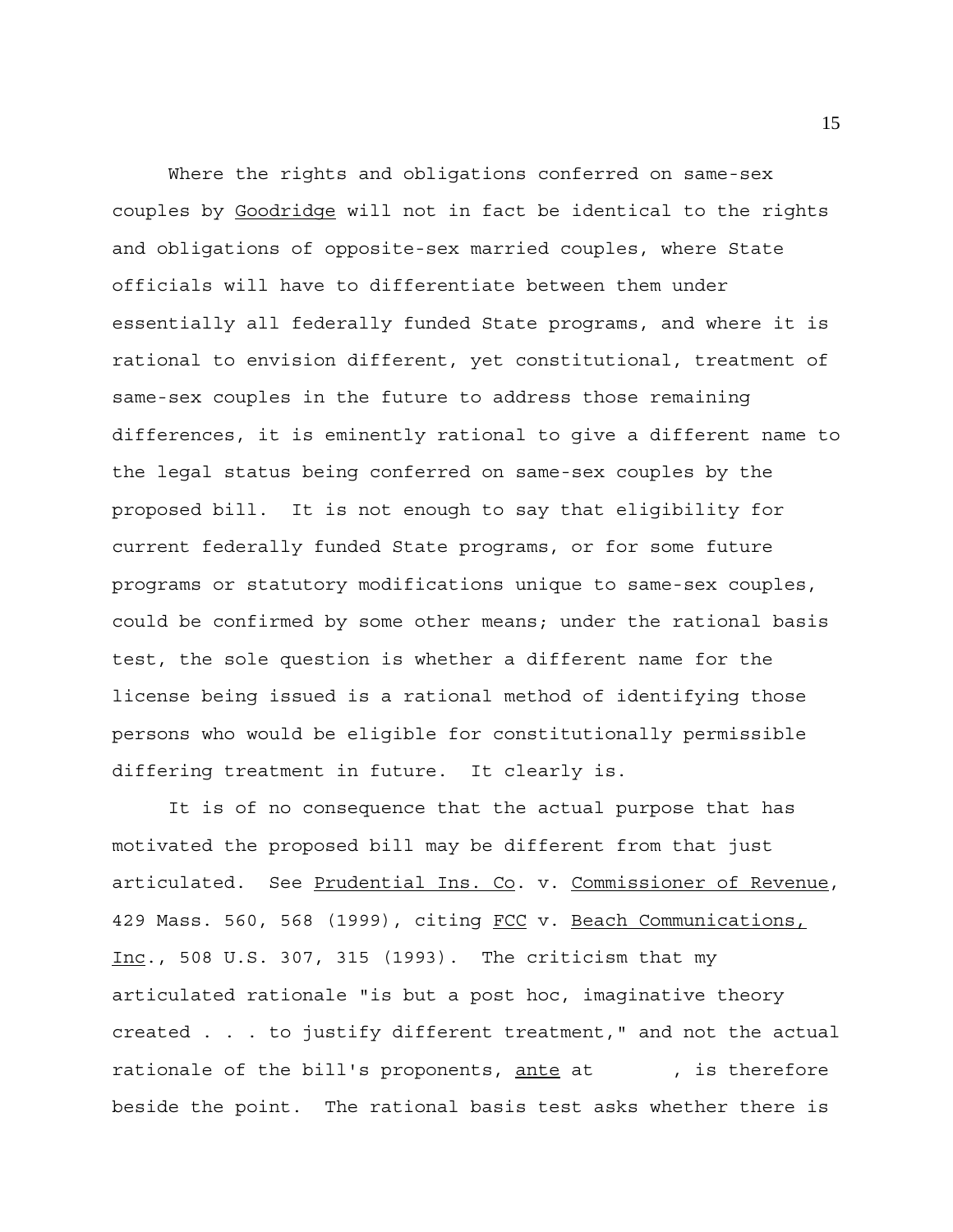any conceivable basis for the distinction at issue. The test does not require that the Legislature disclose its actual motives or that those motives be pure. $^4\;$  $^4\;$  $^4\;$  Nor does the test even place the burden on the Commonwealth to demonstrate the existence of a rational basis -- rather, it is on those seeking to challenge the legislation to demonstrate the absence of any conceivable basis.

<span id="page-34-0"></span> <sup>4</sup> Remarkably, four Justices proclaim that, even if the Legislature creates differences between these statutory schemes for good faith reasons in an attempt to achieve equality, "separate nomenclature" could not be used because its use would still "perpetuat[e] . . . discrimination." Ante at n.5. Apparently, even if the statutory schemes are substantively different and those differences stem from good and valid reasons, there is some constitutional requirement that the statutory schemes bear the exact same name. Again, no precedent whatsoever is cited for this proposition, and it is nonsensical to suggest that substantively different programs must be named identically.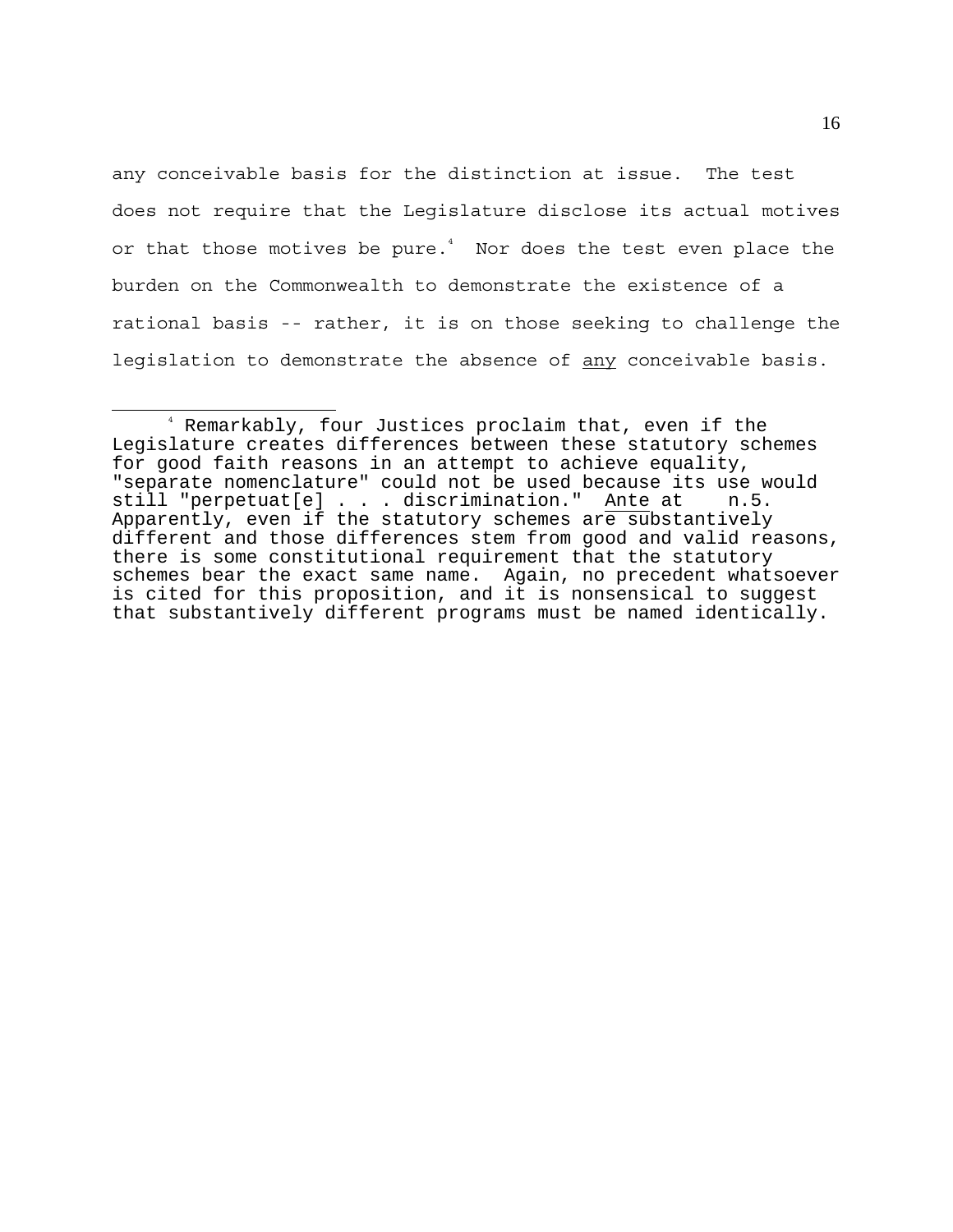<span id="page-35-0"></span> In my view, the proposed difference in name passes muster under the rational basis test.

A more fundamental problem with the answer given to the Senate today is that it does not apply the rational basis test, but instead announces, without qualification, that the Massachusetts Constitution prohibits "invidious discrimination" or "status discrimination" against, or the imposition of a "different status," "second-class status" or "stigma" on, same-sex couples.<sup>[5](#page-35-0)</sup> Ante at , , , , . Of course, if the

 $\frac{1}{5}$  Today's answer to the Senate also assumes that such "invidious discrimination" may be found in the mere name of the proposed licensing scheme. If the name chosen were itself insulting or derogatory in some fashion, I would agree, but the term "civil union" is a perfectly dignified title for this program -- it connotes no disrespect. Rather, four Justices today assume that anything other than the precise word "marriage" is somehow demeaning. Not only do we have an insistence that the name be identical to the name used to describe the legal union of opposite-sex couples, but an apparent insistence that the name include the word "marriage." From the dogmatic tenor of today's answer to the Senate, it would appear that the court would find constitutional infirmity in legislation calling the legal union of same-sex couples by any name other than "marriage," even if that legislation simultaneously provided that the union of opposite-sex couples was to be called by the precise same name.

Today's answer assumes, in substance, that the "right to choose to marry" as recognized in Goodridge, supra at 326, includes the constitutional right to have the legal relationship bear that precise term. Given that Goodridge itself recognized that the Legislature could abolish the institution of marriage if it chose, id. at 326 n.14, it is hard to identify how the Constitution would be violated if the Legislature chose merely to rename it. Rather than imbuing the word "marriage" with constitutional significance, there is much to be said for the argument that the secular legal institution, which has gradually come to mean something very different from its original religious counterpart, be given a name that distinguishes it from the religious sacrament of "marriage." Different religions now take very differing positions on such elemental matters as who is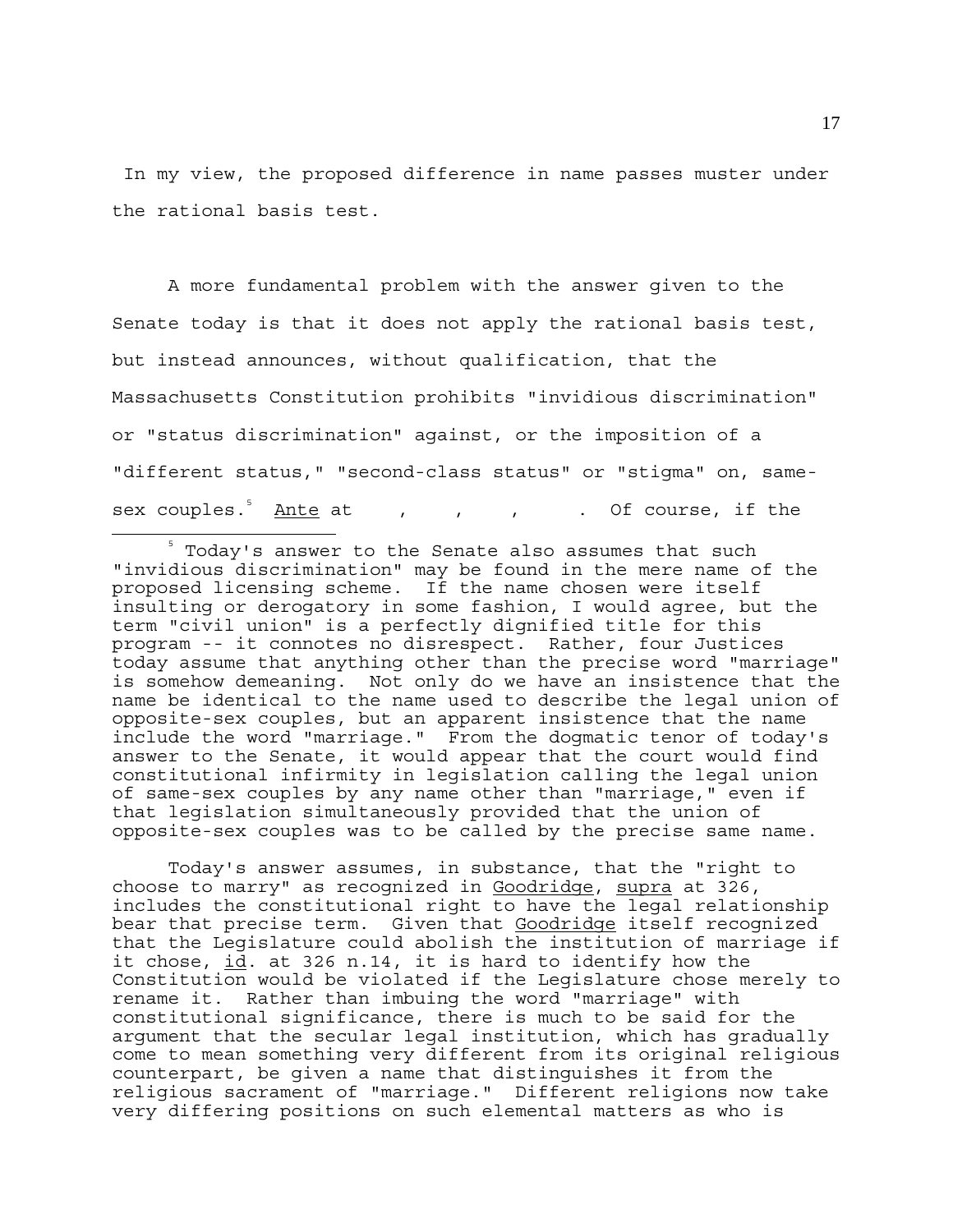Massachusetts Constitution contained any "equal rights amendment" making sexual orientation the equivalent of the prohibited categories of "sex, race, color, creed or national origin" (art. 1 of the Declaration of Rights, as amended by art. 106 of the Amendments to the Massachusetts Constitution), I would readily agree with those general pronouncements. However, our Constitution contains no such amendment, and Goodridge itself did not go so far as to accept the plaintiffs' argument that the court itself, absent such an amendment, should nevertheless treat sexual orientation as a suspect classification for purposes of equal protection analysis. Goodridge, supra at 331 n.21. Nor did Goodridge rely on the alternative claim that a "fundamental

eligible to be "married" within that faith, or whether (and under what circumstances) the bonds of that "marriage" may be dissolved. The Legislature could, rationally and permissibly, decide that the time has come to jettison the term "marriage" and to use some other term to stand for the secular package of rights, benefits, privileges, and obligations of couples who have entered into that civil, secular compact. Retaining the same term merely perpetuates and adds to the confusion as to what the term means. Whatever the nature of this constitutional right "to choose to marry," Goodridge, supra at 326, there is no right to have the State continue to use any particular term with which to describe that legal relationship.

i<br>L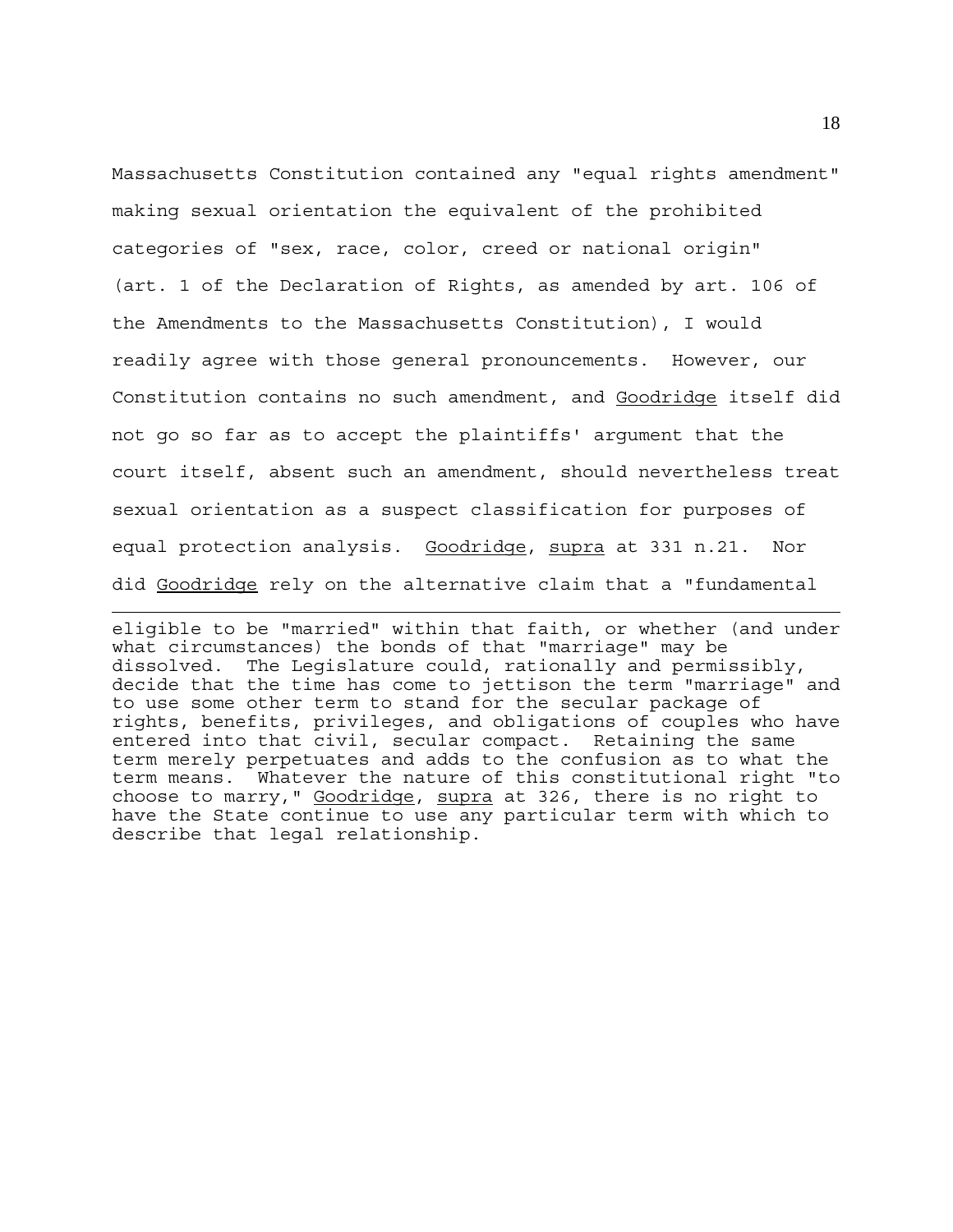right" was at stake, such that a "strict scrutiny" analysis was to be applied.  $\underline{Id}$ . at 330-331. Rather, the court purported to apply a mere rational basis analysis, the extremely deferential test that is applied to any classification that does not impinge on fundamental rights or employ a suspect classification.

The Goodridge opinion employed repeated analogies to cases involving fundamental rights and suspect classifications, while ostensibly not adopting either predicate for strict scrutiny. Id. at 359-361 (Sosman, J., dissenting). Today's answer to the Senate's question discards the fig leaf of the rational basis test and, relying exclusively on the rhetoric rather than the purported reasoning of Goodridge, assumes that discrimination on the basis of sexual orientation is prohibited by our Constitution as if sexual orientation were indeed a suspect classification.<sup>[6](#page-37-0)</sup>

<span id="page-37-0"></span> $\overline{6}$  This assumption is most explicit in the answer's invocation of the concept of "separate but equal," suggesting that the different naming of the statutory scheme contains the same type of constitutional defect as that identified in Brown v. Board of Educ., 347 U.S. 483, 495 (1954). See ante at  $\overline{\phantom{a}}$  . Of course, that landmark case involved a classification (and resulting separation) based on race, a classification that is expressly prohibited by our Constitution (art. 1 of the Declaration of Rights, as amended by art. 106 of the Amendments of the Massachusetts Constitution) and has long been recognized as a "suspect" classification requiring strict scrutiny for purposes of equal protection analysis under the Fourteenth Amendment to the United States Constitution. See McLaughlin v. Florida, 379 U.S. 184, 191-192 (1964), citing Bolling v. Sharpe, 347 U.S. 497, 499 (1954), and Korematsu v. United States, 323 U.S. 214, 216 (1944). Classifications based on race, and hence any separate but allegedly equal treatment of the races, "must be viewed in light of the historical fact that the central purpose of the Fourteenth Amendment was to eliminate racial discrimination emanating from official sources in the States." McLaughlin v. Florida, supra at 192. It is that "historical fact" concerning the "central purpose" of the Fourteenth Amendment, id., not how "elegantly [it] decries the denial of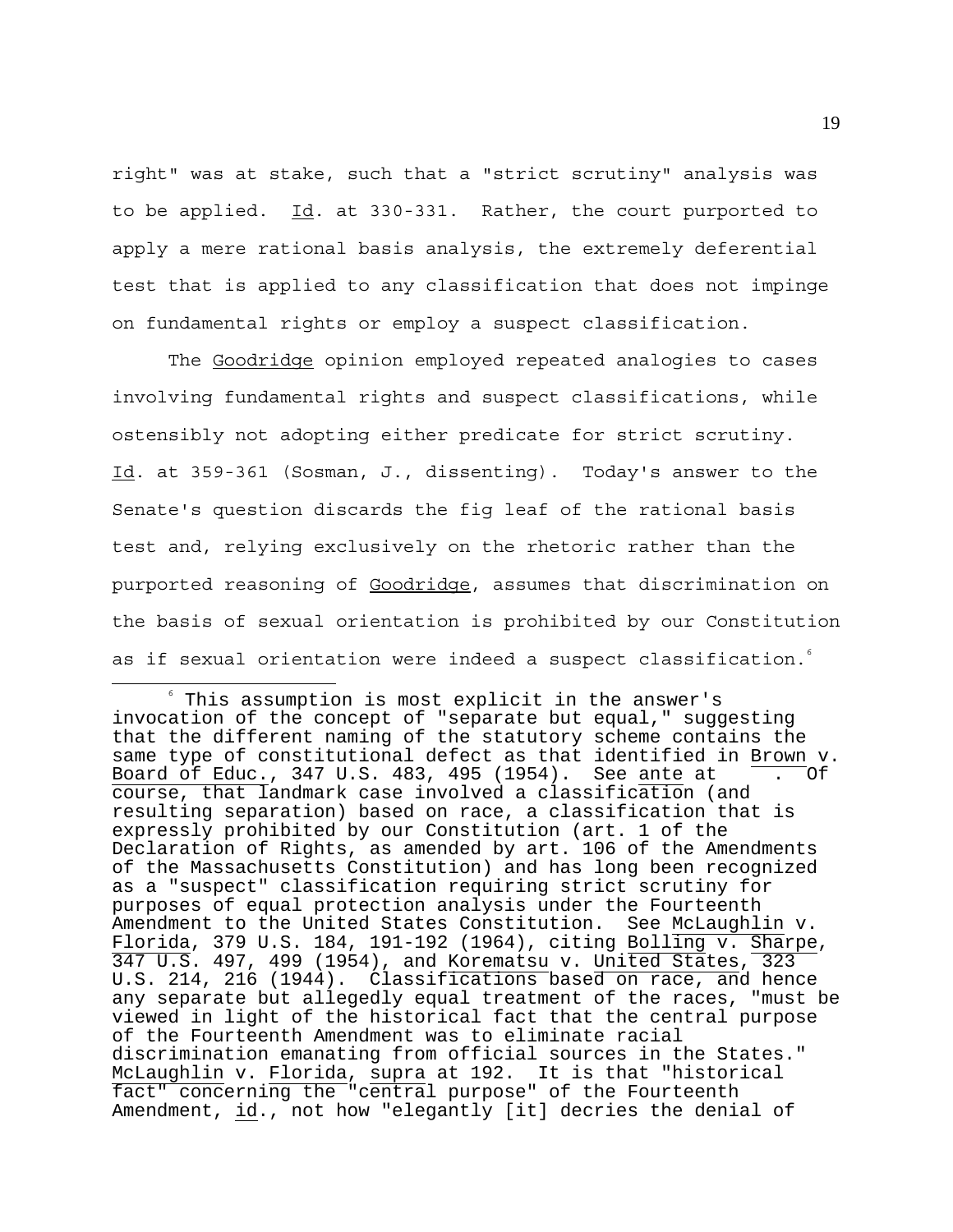If that is the view of a majority of the Justices, they should identify the new test they have apparently adopted for determining that a classification ranks as "suspect" -- other types of persons making claims of a denial of equal protection will need to know whether they, too, can qualify as a "suspect" classification under that new test and thereby obtain strict scrutiny analysis of any statute, regulation, or program that uses that classification. No analysis of why sexual orientation should be treated as a suspect classification was provided in Goodridge, and none is provided today. Yet that is, apparently, the interpretation that is now being given to Goodridge. The

equal protection of the laws 'to any person,'" ante at n.3, that subjects racial classifications to strict scrutiny. Here, we have no constitutional provision that has, as either its "central" or even its peripheral purpose, the elimination of discrimination based on sexual orientation. And, notwithstanding the "elegant and universal pronouncements" of our Constitution, id., all but a very few classifications are reviewed under the mere rational basis test.

ı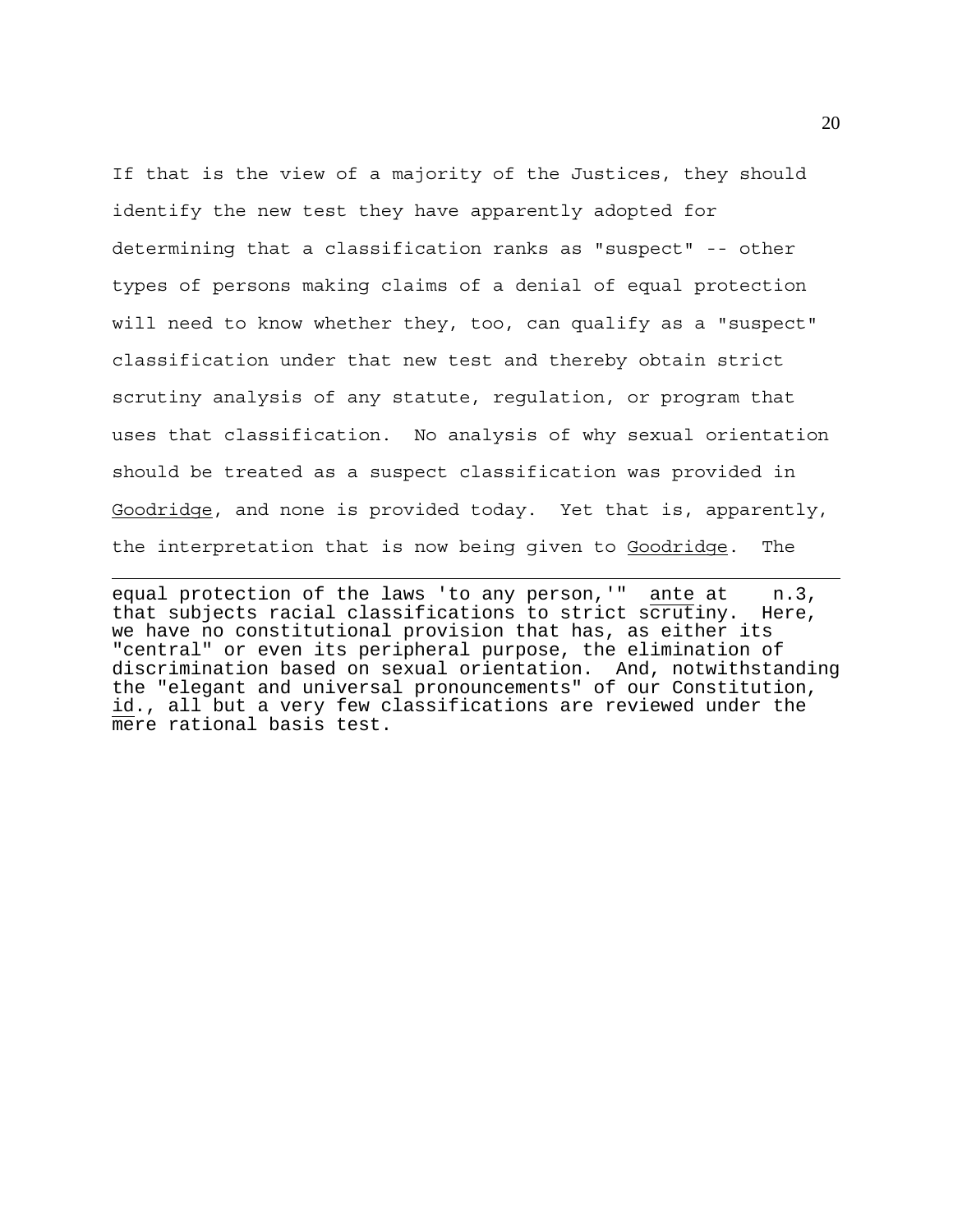footnote disclaimer of any resort to "suspect classification" and corresponding "strict scrutiny" analysis, ante at n.3, rings hollow in light of the sweeping text of today's answer.

Here, as in Goodridge, I remain of the view that the rational basis test is the test to be applied to this issue and, at least in theory, all but one of the Justices in Goodridge applied that test. That same test should be applied to the question before us, and, because this proposed legislation passes that test, I would advise the Senate that Senate No. 2175 does not violate the equal protection or due process requirements of the Constitution of the Commonwealth and the Massachusetts Declaration of Rights.

Martha B. Sosman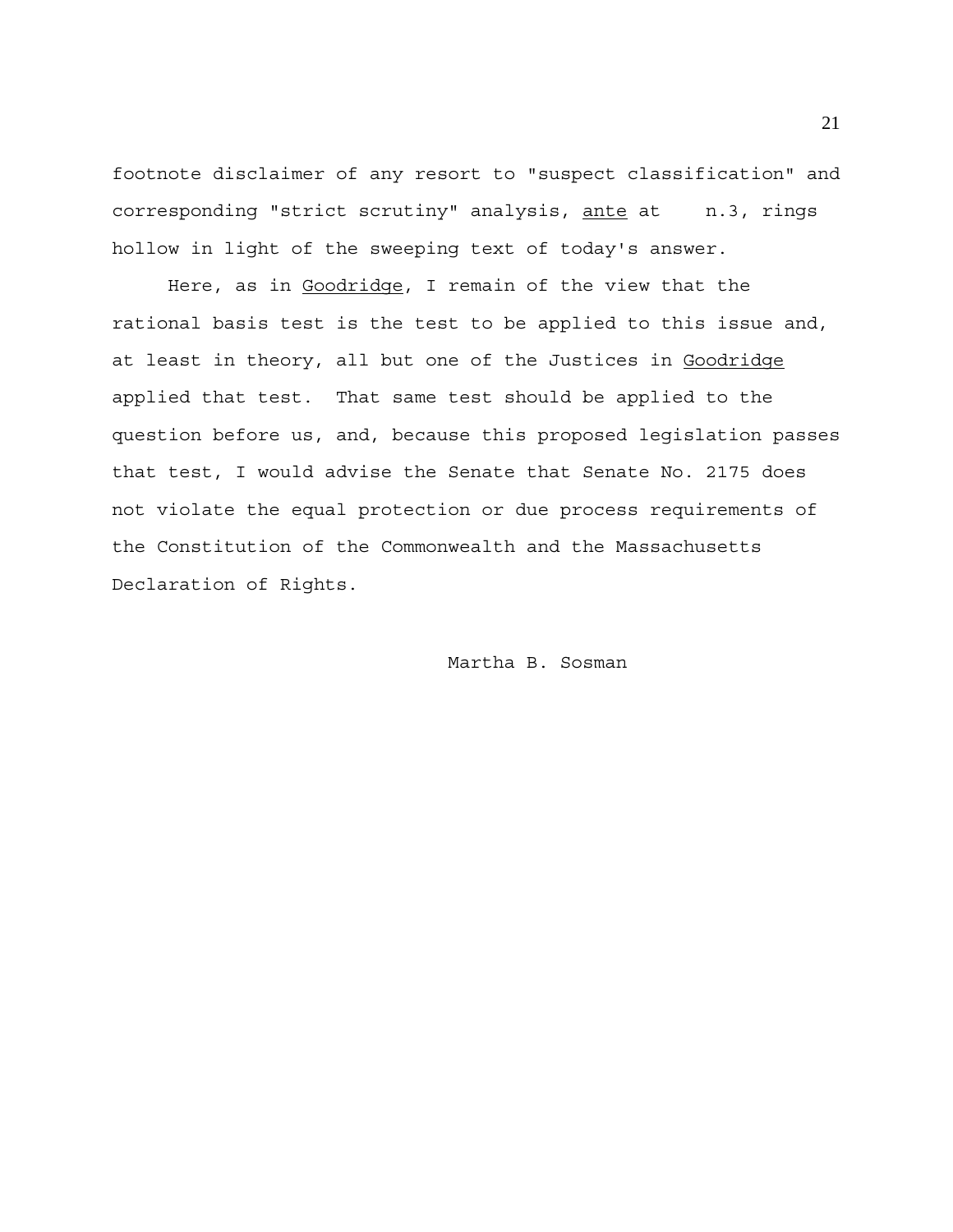I agree with the opinion of Justice Sosman.

Francis X. Spina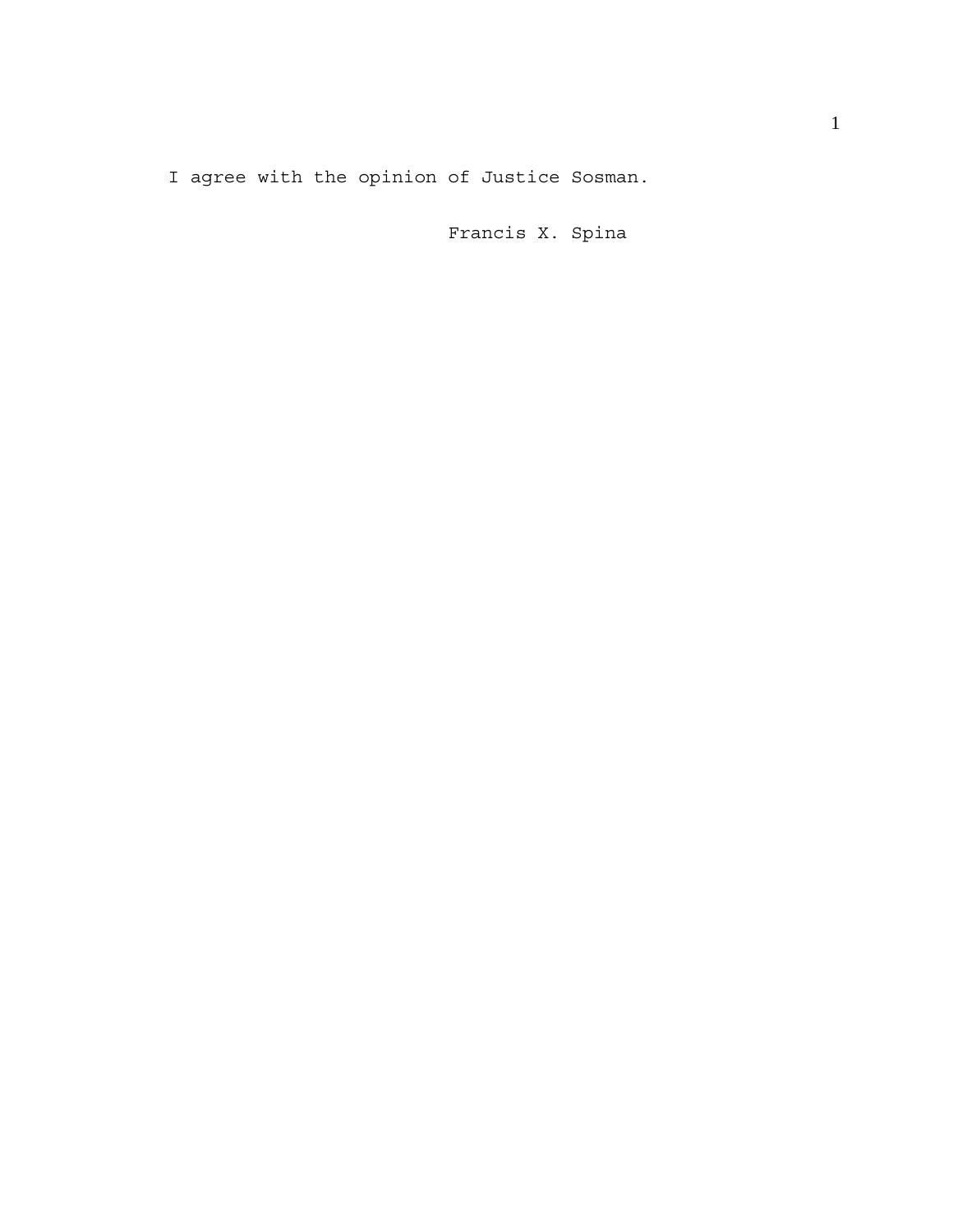"Shorn of [its] emotion-laden invocations," Goodridge v. Department of Pub. Health, ante 309, 361 (2003) (Sosman, J., dissenting), and reduced to its legal essence, the court's Goodridge decision held that "[l]imiting the protections, benefits, and obligations of civil marriage to opposite-sex couples violates the basic premises of individual liberty and equality under law protected by the Massachusetts Constitution." Goodridge v. Department of Pub. Health, supra at 342. This holding, while monumental in effect, rested on the slender reed of the court's conclusion that the Department of Public Health had failed to articulate a rational basis for denying civil marriage to couples of the same sex, while permitting civil marriage under Massachusetts law for similarly situated heterosexual couples.

What was before the court, in fairness, was a yawning chasm between hundreds of protections and benefits provided under Massachusetts law for some, and none at all for others. That a classification with such attendant advantages afforded to one group over another could not withstand scrutiny under the rational basis standard does little to inform us about whether an entirely different statutory scheme, such as the one pending before the Senate, that provides all couples similarly situated with an identical bundle of legal rights and benefits under licenses that differ in name only, would satisfy that standard.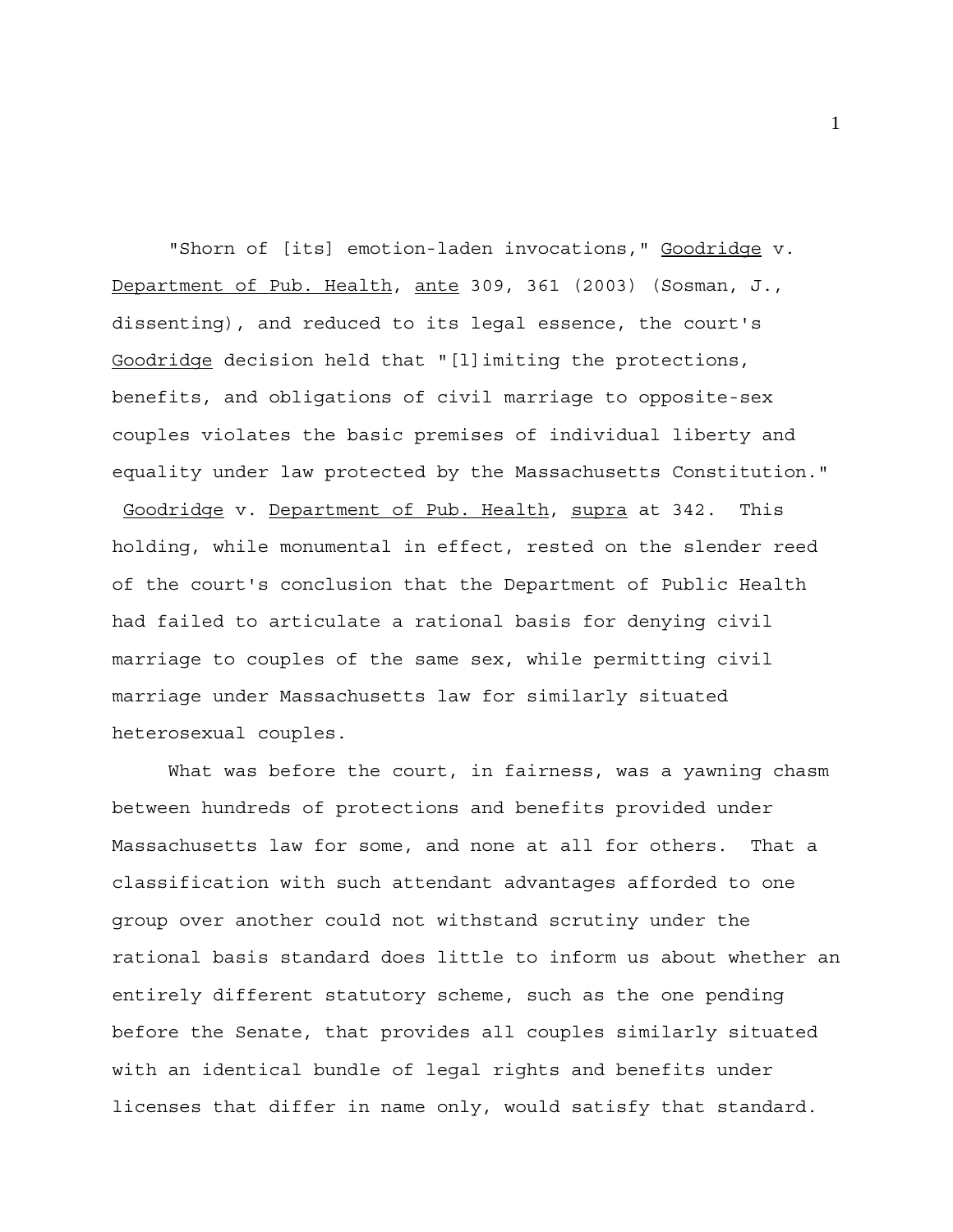A mere difference in name, that does not differentiate on the basis of a constitutionally protected or suspect classification or create any legally cognizable advantage for one group over another under Massachusetts law, may not even raise a due process or equal protection claim under our Constitution, and the rational basis test may be irrelevant to the court's consideration of such a statute, once enacted.

Assuming, however, that a difference in statutory name would itself have to rest on a rational basis, I would withhold judgment until such time as the Legislature completed its deliberative process before concluding that there was or was not such a basis. Although in normal circumstances, "[t]he [L]egislature is not required to justify its classifications, nor provide a record or finding in support of them," id. at 379 (Cordy, J., dissenting), quoting Paro v. Longwood Hosp., 373 Mass. 645, 750 (1977), and its enactments need only be supported by a "conceivable" rational basis, Goodridge v. Department of Pub. Health, supra, quoting Fine v. Contributory Retirement Appeal Bd., 401 Mass. 639, 641 (1988), it would not be surprising, in light of the Goodridge decision, to find ample documentation of its reasoning and objectives in the proceedings leading up to the legislation's enactment.

In sum, if the new statutory scheme is subjected to and passes the rational basis test, it would be constitutional, and while one could speculate now as to what conceivable bases might exist to justify the difference (see, e.g., ante at (opinion